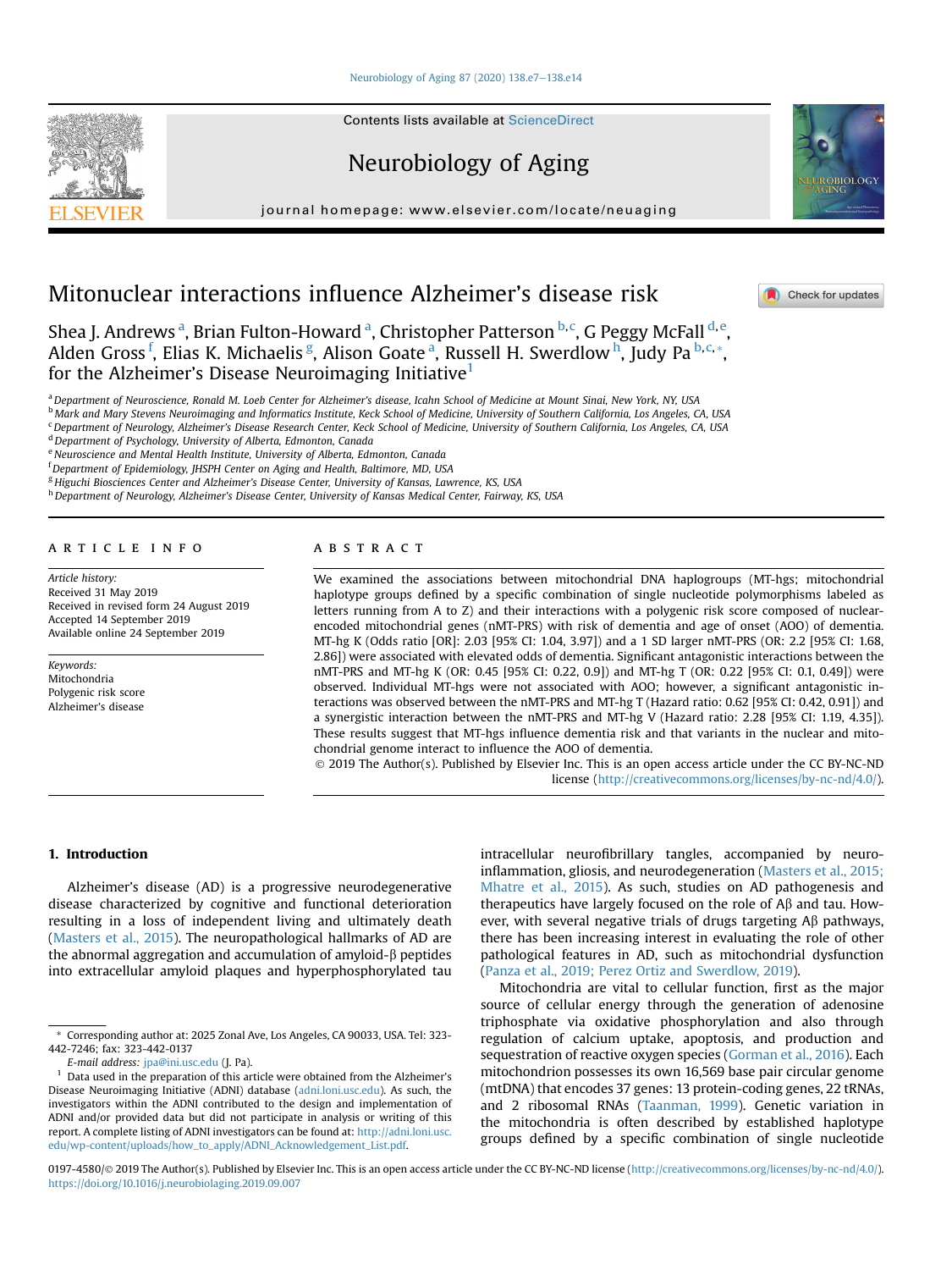polymorphisms (SNPs) that represent major branch points in the mitochondrial phylogenetic tree ([van Oven and Kayser, 2009](#page-7-3)). Mitochondrial haplogroups are named using capital letters running from A to Z, with further subclades defined using lower case letters and numbers. Mitochondrial haplogroups (MT-hgs) H, I, J, K, T, V, W, X, and U are predominantly found in Europe. The nuclear genome also plays a key role in mitochondrial function as it contains 1145 genes that encode proteins that influence mitochondrial function (mitonuclear genes) [\(Calvo et al., 2016\)](#page-5-0). These mitonuclear genes encode most of the proteins involved in the oxidative phosphorylation system and are also essential for maintaining mtDNA replication and organelle network proliferation and destruction ([Chinnery and Hudson, 2013\)](#page-5-1). A recent systematic review of 43 studies examining the effects of mitonuclear incompatibility across vertebrates and invertebrates found significant effects on health, including gene expression, metabolic traits, anatomical or morphological traits, life span, and fecundity ([Dobler et al., 2018](#page-5-2)), indicating that incompatibility between nuclear and mitochondrial genes can influence biological function. Furthermore, in 6 admixed human populations, increasing discordance between nuclear and mtDNA ancestry was associated with reduced mtDNA copy number—a proxy measure for mitochondrial function [\(Zaidi and](#page-7-4) [Makova, 2019](#page-7-4)). Thus, mitochondrial function relies on fine-tuned mitonuclear interactions that require the nuclear and mitochondrial genomes to be compatible with each other.

The central nervous system is particularly vulnerable to impaired mitochondrial metabolism because of its high-energy demands. Increasing evidence links mitochondrial dysfunction to neurodegenerative diseases such as AD. Support for the role of mitochondria in AD comes from studies observing changes in the rate of metabolism, disruption of fusion and fission, altered concentration of mitochondria in cerebrospinal fluid, morphological changes, and aggregation of  $\mathsf{AB}$  in the mitochondria ([Perez Ortiz](#page-7-5) [and Swerdlow, 2019; Swerdlow, 2018](#page-7-5)). In addition, maternal history of AD confers an increased risk of AD, cognitive aging, and elevated biomarkers for AD, which is consistent with the maternal inheritance of mtDNA [\(Honea et al., 2012; Swerdlow, 2018](#page-6-1)). Despite this evidence, the role of the mitochondrial genome in AD remains inconclusive, as a recent systematic literature review of 17 studies reported few definitive findings on the association of mitochondrial genetic variation with AD [\(Ridge and Kauwe, 2018](#page-7-6)). In addition, although candidate gene studies have implicated several mitonuclear genes in AD risk, genome-wide association studies (GWAS)

<span id="page-1-0"></span>Table 1

Descriptive characteristics of Alzheimer's Disease Neuroimaging Initiative at baseline and last assessment (survival analysis)

| Variable                   | Baseline analysis       |                                    | Survival analysis       |                                          |                                    |  |
|----------------------------|-------------------------|------------------------------------|-------------------------|------------------------------------------|------------------------------------|--|
|                            | Controls<br>$(n = 301)$ | Alzheimer's disease<br>$(n = 187)$ | Controls<br>$(n = 273)$ | Mild cognitive impairment<br>$(n = 350)$ | Alzheimer's disease<br>$(n = 424)$ |  |
| Age, mean (SD)             | 75.49 (5.23)            | 75.67 (7.92)                       | 78.82 (6.78)            | 77.83 (7.7)                              | 74.77 (8.14)                       |  |
| Female, $n$ $(\%)$         | 135 (44.85)             | 82 (43.85)                         | 126 (46.15)             | 134 (38.29)                              | 172 (40.57)                        |  |
| Education, mean (SD)       | 16.3(2.72)              | 14.96 (2.98)                       | 16.44 (2.72)            | 15.84 (2.82)                             | 15.42 (2.91)                       |  |
| APOE, $n$ $(\%)$           |                         |                                    |                         |                                          |                                    |  |
| $\epsilon$ 3/ $\epsilon$ 3 | 201 (60.54)             | 60 (29.41)                         | 172 (63)                | 183 (52.29)                              | 140 (33.02)                        |  |
| $\varepsilon$ 4+           | 92 (27.71)              | 139 (68.14)                        | 69 (25.27)              | 139 (39.71)                              | 278 (65.57)                        |  |
| $\varepsilon$ 2+           | 39 (11.75)              | 5(2.45)                            | 32 (11.72)              | 28(8)                                    | 6(1.42)                            |  |
| nMT-PRS, mean (SD)         | $-0.37(0.85)$           | 0.47(0.93)                         | $-0.38(0.86)$           | $-0.08(0.82)$                            | 0.4(0.94)                          |  |
| Haplogroups, n (%)         |                         |                                    |                         |                                          |                                    |  |
| H                          | 169 (50.9)              | 92(45.1)                           | 130 (47.62)             | 151 (43.14)                              | 200 (47.17)                        |  |
|                            | 14 (4.22)               | 6(2.94)                            | 10(3.66)                | 10(2.86)                                 | 17(4.01)                           |  |
|                            | 29(8.73)                | 20(9.8)                            | 25(9.16)                | 36 (10.29)                               | 38 (8.96)                          |  |
| K                          | 34 (10.24)              | 31 (15.2)                          | 28 (10.26)              | 46 (13.14)                               | 43 (10.14)                         |  |
|                            | 31 (9.34)               | 16 (7.84)                          | 23 (8.42)               | 40 (11.43)                               | 41 (9.67)                          |  |
|                            | 35 (10.54)              | 26 (12.75)                         | 35 (12.82)              | 48 (13.71)                               | 51 (12.03)                         |  |
|                            | 11(3.31)                | 7(3.43)                            | 13 (4.76)               | 10(2.86)                                 | 14(3.3)                            |  |
| W                          | 3(0.9)                  | 4(1.96)                            | 3(1.1)                  | 7(2)                                     | 10(2.36)                           |  |
| X                          | 6(1.81)                 | 2(0.98)                            | 6(2.2)                  | 2(0.57)                                  | 10(2.36)                           |  |

have not supported the association of specific mitonuclear genes with AD, with the exception of TOMM40, which is in high linkage disequilibrium with apolipoprotein E (APOE) ([Chiba-Falek et al.,](#page-5-3) [2018; Kunkle et al., 2019](#page-5-3)). To date, no study has investigated whether the genetic variation in mitonuclear genes interacts with the mitochondrial genome to influence AD risk.

In this study, we investigate the association of mitonuclear interactions in AD by evaluating the interactions between an AD polygenic risk score that included only variants from mitonuclear genes (nMT-PRS) and MT-hgs on AD risk and survival.

### 2. Methods

#### 2.1. Alzheimer's Disease Neuroimaging Initiative

Data used in the preparation of this article were obtained from the Alzheimer's Disease Neuroimaging Initiative (ADNI) database [\(adni.loni.usc.edu](http://adni.loni.usc.edu)). The ADNI was launched in 2003 as a publicprivate partnership, led by Principal Investigator Michael W. Weiner, MD. The primary goal of the ADNI has been to test whether serial magnetic resonance imaging (MRI), positron emission tomography (PET), other biological markers, and clinical and neuropsychological assessment can be combined to measure the progression of mild cognitive impairment (MCI) and early AD.

Descriptive characteristics of ADNI participants at baseline and last assessment are presented in [Table 1.](#page-1-0)

# 2.2. Nuclear DNA

GWAS data for ADNI participants were obtained and processed as previously described ([Saykin et al., 2015\)](#page-7-7). Briefly, genomic DNA samples extracted from blood were genotyped on Illumina GWAS arrays (ADNI1: 610-Quad; ADNI GO/2 OmniExpress). Genotype data then underwent stringent quality control checks, with variants excluded if the call rate was  $<$  0.95, minor allele frequency was  $<$  1%, or were not in Hardy-Weinberg equilibrium ( $p < 1 \times 10-6$ ) and samples excluded if call rate was <0.95, discordant sex was reported, cryptic relatedness, non-European ancestry, or outlying heterozygosity. To empirically determine ancestry, the samples were projected onto principal components from known ancestral populations in the 1000 Genomes Project, with samples determined to be European population outliers if they were  $\pm 6$  SD away from the EUR population mean on the first 10 principal components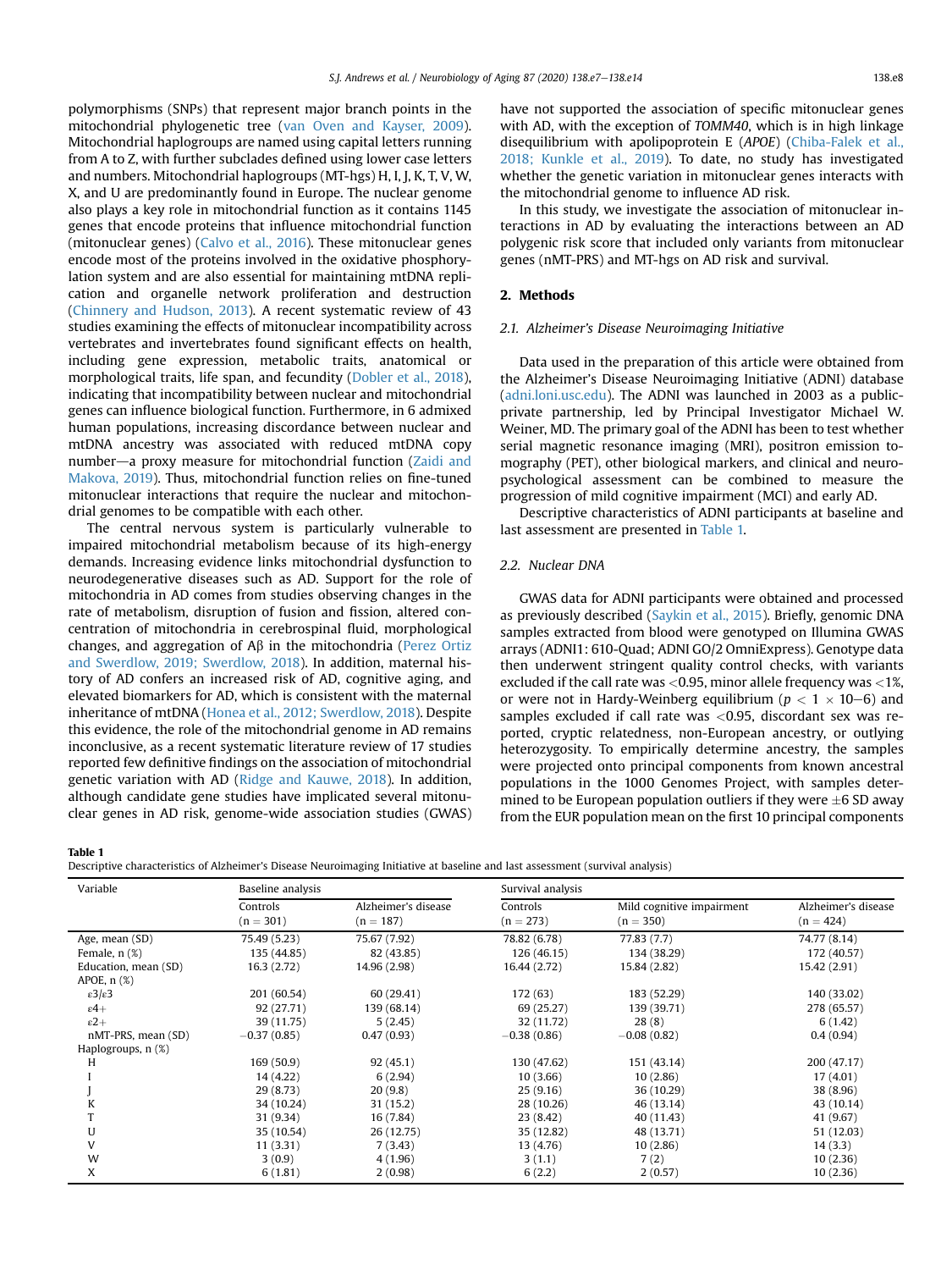[\(1000 Genomes Project Consortium et al., 2015](#page-6-2)). Within-ancestry principal components were created using the  $-PCA$  function in PLINK ([Purcell et al., 2007](#page-7-8)) to correct for residual population stratification within the European population subset. SNPs that were not directly assayed were imputed using the Haplotype Reference Consortium [\(McCarthy et al., 2016\)](#page-7-9), with imputed variants excluded due to poor imputation quality (INFO  $<$  0.3) or low minor allele frequency  $\left( < 1\% \right)$ .

### 2.3. Mitochondrial DNA

138 mtDNA variants were available for 757 samples from ADNI1 who were genotyped on the Illumina 610-Quad array. Additional mitochondrial genetic variants were made available via imputation of the mitochondrial genome, as previously described [\(McInerney](#page-7-10) [et al., 2019](#page-7-10)), using a custom reference panel of mitochondrial genome sequences and the chromosome X imputation protocol in IMPUTE2 ([Howie et al., 2009\)](#page-6-3). An additional 809 samples with mitochondrial variants were made available via whole genome sequencing ([Ridge et al., 2018\)](#page-7-11). MT-hgs were assigned to the genotyped/imputed data set (SNPs with an info score  $>0.4$ ) using HaploGrep2 [\(Weissensteiner et al., 2016\)](#page-7-12), whereas in the whole genome sequenced data set, MT-hgs were assigned using Phy-Mer [\(Navarro-Gomez et al., 2015](#page-7-13)). We previously validated the imputation of mitochondrial variants in ADNI using 258 participants for whom whole genome sequencing and genotyping data were available ([McInerney et al., 2019](#page-7-10)).

# 2.4. Polygenic risk scores

The software package PRSice was used to construct an AD PRS for nuclear-encoded mitochondrial polygenic risk scores (nMT-PRSs) [\(Euesden et al., 2015](#page-5-4)). To generate a mitonuclear AD PRS, SNPs from stage 1 of the International Genomics of Alzheimer's Project (IGAP) ([Lambert et al., 2013](#page-6-4)) were annotated to known protein-coding genes  $(\pm 50kb)$  using MAGMA ([de Leeuw et al.,](#page-5-5) [2015](#page-5-5)) and those SNPs that were assigned to any of 1158 mitonuclear genes were extracted ([Calvo et al., 2016](#page-5-0)). A p-value threshold of 0.5 was used for inclusion of SNPs into the nMT-PRS as this threshold has been previously shown to have the most significant association with case/control diagnosis [\(Escott-Price et al., 2015](#page-5-6)). To obtain independent loci, linkage disequilibrium clumping was performed by excluding SNPs that had an  $r2 > 0.1$  with another variant with smaller p-value association within a 250kb window. SNPs were weighted by their effect sizes in IGAP. A total of 19,630 SNPs were included in the nMT-PRS (Supplementary Table 1).

# 2.5. Statistical analysis

Cross-sectional analysis: The effect of the MT-hgs on baseline risk of dementia was assessed using binomial multivariate logistic regression models with MT-hg H used as the reference group and adjusting for age, APOE status, sex, and the first 2 principal components (model 1). To evaluate interactions between the MT-hgs and nMT-PRS, an interaction term was included in the model (model 2). As logistic regression tests for interactions on a multiplicative scale (that the combined effect is larger or smaller than the product of the individual effects), we used the relative excess risk due to interaction (RERI) to test for departures from additivity (that the combined effect is greater or smaller than the sum of the individual effects).The RERI can be interpreted as the risk that is additional to the risk that is expected on the basis of the addition of the odds ratio (OR) of the variables. In the absence of an interaction effect, the RERI is equal to 0. As MCI is an unstable diagnosis with individuals either converting to dementia, remaining stable or

reverting back to normal cognition [\(Canevelli et al., 2016](#page-5-7)), participants with MCI ( $n = 634$ ) were excluded from the analysis.

Survival analysis: In the survival analysis, age was used as the time to event scale. For subjects who were cognitively normal or suffering from MCI at baseline, AD age at onset was used. For participants with AD at baseline, the reported best estimate of onset of AD-dementia symptoms by the subject (or informant) was used ([Osorio et al., 2015\)](#page-7-14). A Cox proportional hazards model with adjustment for APOE status, sex, and the first 2 principal components was used to assess the effects of the nMT-PRS and MT-hgs on Alzheimer's age of onset (AOO) (model 1). To evaluate potential interactions between the MT-hgs and the nMT-PRS, an interaction term was included in the model (model 2).

Sensitivity analysis: For a sensitivity analysis, an additional polygenic score was constructed (PRS w/o nMT and APOE), composed of all SNPs associated with late-onset AD (LOAD) at  $p <$ 0.5 in IGAP, except for those annotated to known mitonuclear genes and the APOE region  $(\pm 250 \text{ kb of } APOE)$ . A total of 191,990 SNPs were included in the PRS. The cross-sectional and survival analyses were repeated introducing this additional PRS as a covariate.

All analyses were performed in the R 3.5.2 statistical computing environment. As this is an exploratory study, we have not corrected for multiple testing as this can result in a high risk of type 2 errors ([Bender and Lange, 2001\)](#page-5-8). As associations for 8 haplogroups and the nMT-PRS were tested, a significant p-value after Bonferroni correction would be  $p < 0.0056$  (0.05/9) for main effects models (model 1) and  $p < 0.0029$  (0.05/17) for the interaction models (model 2).

## 3. Results

#### 3.1. Association of mitonuclear interactions with Alzheimer's risk

Binomial logistic regression was used to evaluate the main effects of the MT-hgs and nMT-PRS and their interaction on the likelihood of participants having AD [\(Table 2\)](#page-3-0). In the main effects model [\(Table 2](#page-3-0), model 1), MT-hg K was associated with an increased risk of developing AD (OR: 2.00 [95% CI: 1.04, 3.97]), whereas MT-hg U was nominally associated with increased risk (OR: 1.99 [95% CI: 0.99, 3.97]). A 1-SD increase in the nMT-PRS was associated with an increased likelihood of developing AD (OR: 2.2 [95% CI: 1.68, 2.86]).

In the interaction model ([Table 2,](#page-3-0) model 2), a significant interaction was observed between the nMT-PRS and MT-hg T (OR: 0.22 [95% CI: 0.1, 0.49]) and MT-hg K (OR: 0.45 [95% CI: 0.22, 0.9]). Under an additive model, the RERI for MT-hgs T and K were RERI  $-2.8$  (95%) CI:  $-4.33$ ,  $-1.26$ ) and  $-3.56$  (95% CI:  $-5.54$ ,  $-1.57$ ), respectively, indicating that the nMT-PRS and MT-hgs K and T acted antagonistically in relation to AD risk, such that the relative risk of AD was 2.8 and 3.56 times lower than expected from the addition of the separate effects of the nMT-PRS and MT-hg.

# 3.2. Association of mitonuclear interactions with Alzheimer's AOO

A Cox proportional hazard model was used to evaluate the main effects of the MT-hgs and nMT-PRS and their interaction on Alz-heimer's AOO [\(Table 3](#page-3-1)). In the main effects model, a 1-SD increase in the nMT-PRS was associated with an earlier AOO (Hazard ratio [HR]: 1.44 [95% CI: 1.28, 1.61]). However, none of the MT-hgs were significantly associated with AOO.

In the interactive model, a significant interaction was observed between the nMT-PRS and MT-hg T (HR: 0.62 [95% CI: 0.42, 0.91]) and MT-hg V (HR: 2.28 [95% CI: 1.19, 4.35]). Under an additive model, RERI for MT-hgs T and V were  $-0.7$  (95% CI:  $-1.24$ ,  $-0.16$ ) and 1.06 (95% CI:  $-0.9$ , 3.02), respectively, indicating that the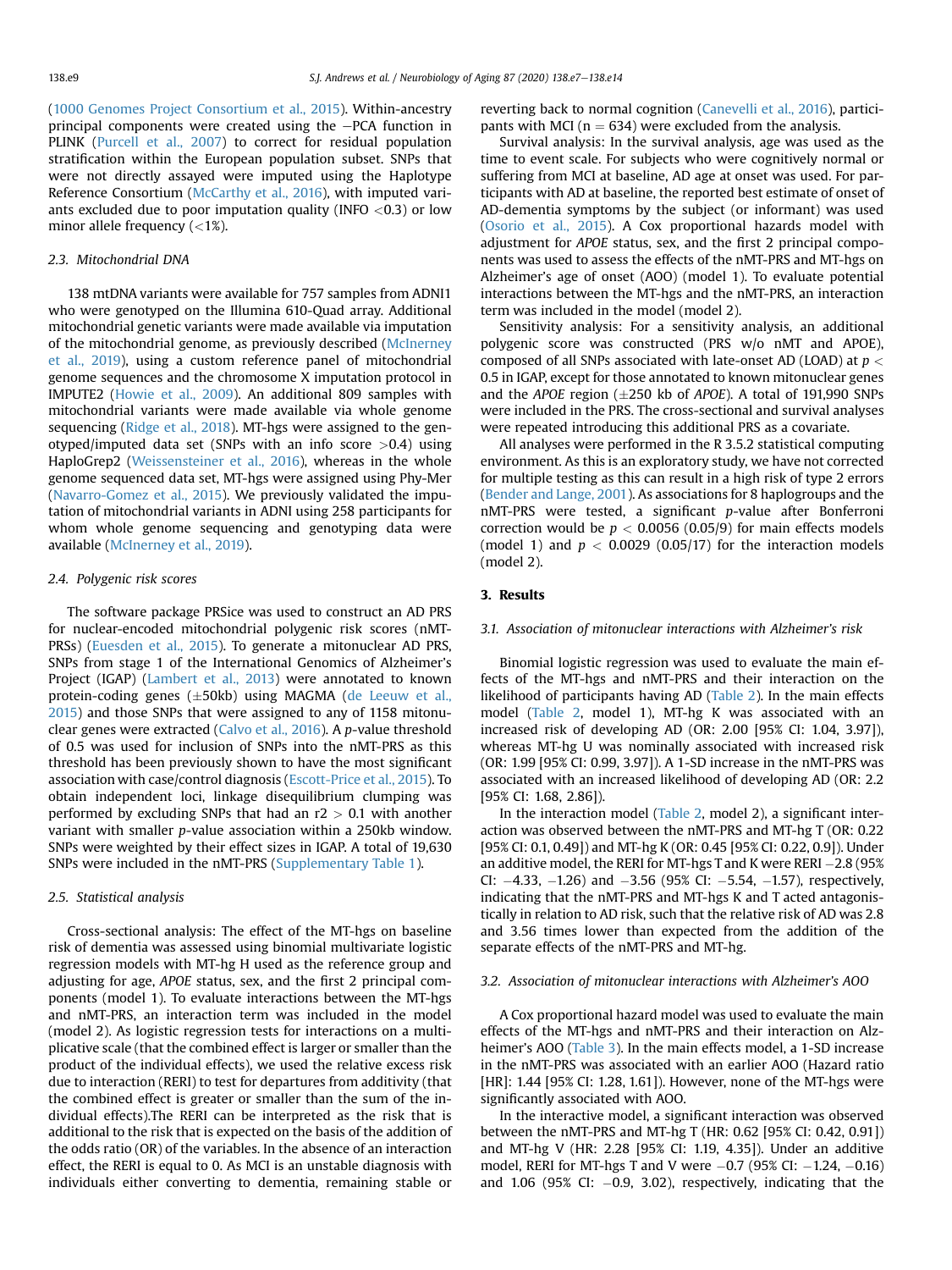#### <span id="page-3-0"></span>Table 2

Association of a mitochondrial PRS and mitochondrial haplogroups (model 1) and their interactions (model 2) with baseline risk of Alzheimer's disease

| Variable                    | Model 1              |      |          | Model 2 |      |          |
|-----------------------------|----------------------|------|----------|---------|------|----------|
|                             | $\beta$ <sup>a</sup> | SE   | p        | $\beta$ | SE   | p        |
| Age                         | 0.02                 | 0.02 | 0.213    | 0.03    | 0.02 | 0.122    |
| Male                        | $-0.01$              | 0.22 | 0.975    | $-0.09$ | 0.23 | 0.682    |
| <b>APOE</b> status          |                      |      |          |         |      |          |
| $\varepsilon$ 4+            | 1.2                  | 0.24 | 6.47E-07 | 1.25    | 0.25 | 5.08E-07 |
| $\varepsilon$ 2+            | $-0.7$               | 0.58 | 0.227    | $-0.88$ | 0.6  | 0.142    |
| PC <sub>1</sub>             | $-0.14$              | 0.13 | 0.274    | $-0.1$  | 0.13 | 0.423    |
| PC <sub>2</sub>             | 0.53                 | 0.55 | 0.332    | 0.42    | 0.55 | 0.442    |
| nMT-PRS                     | 0.79                 | 0.14 | 5.58E-09 | 1.09    | 0.2  | 5.68E-08 |
| Haplogroup                  |                      |      |          |         |      |          |
| I                           | 0.27                 | 0.62 | 0.661    | 0.33    | 0.63 | 0.6      |
| J                           | 0.09                 | 0.4  | 0.827    | 0.06    | 0.44 | 0.886    |
| K                           | 0.694                | 0.35 | 0.049    | 0.71    | 0.34 | 0.038    |
| T                           | $-0.23$              | 0.4  | 0.564    | 0.04    | 0.38 | 0.909    |
| U                           | 0.687                | 0.35 | 0.052    | 0.81    | 0.38 | 0.033    |
| V                           | 0.01                 | 0.63 | 0.988    | 0.07    | 0.76 | 0.926    |
| W                           | 0.66                 | 0.9  | 0.464    | 0.74    | 0.86 | 0.391    |
| X                           | $-1.23$              | 1.13 | 0.278    | $-2.04$ | 1.77 | 0.247    |
| Haplogroup $\times$ nMT-PRS |                      |      |          |         |      |          |
| I                           |                      |      |          | $-0.38$ | 0.84 | 0.647    |
| J                           |                      |      |          | 0.28    | 0.68 | 0.685    |
| K                           |                      |      |          | $-0.8$  | 0.36 | 0.026    |
| T                           |                      |      |          | $-1.51$ | 0.41 | 2.18E-04 |
| U                           |                      |      |          | 0.07    | 0.52 | 0.886    |
| V                           |                      |      |          | 1.01    | 1.44 | 0.482    |
| W                           |                      |      |          | $-0.68$ | 0.85 | 0.425    |
| X                           |                      |      |          | $-2.31$ | 1.97 | 0.24     |

Key: APOE, apolipoprotein E; nMT-PRS, nuclear-encoded mitochondrial polygenic risk score; PC1, principal component 1; PC2, principal component 2.

Results in the main text are presented as the exponentiation of the beta. p-values are unadjusted.

relative risk of AD was 0.7 times lower for MT-hg T and 1.06 times higher for MT-hg V than expected from the addition of the separate effects of the nMT-PRS and MT-hg.

#### <span id="page-3-1"></span>Table 3

Association of a mitochondrial PRS and mitochondrial haplogroups (model 1) and their interactions (model 2) with Alzheimer's disease age of onset

| Variable                    | Model 1              |      |          | Model 2              |      |          |
|-----------------------------|----------------------|------|----------|----------------------|------|----------|
|                             | $\beta$ <sup>a</sup> | SE   | p        | $\beta$ <sup>a</sup> | SE   | p        |
| Male                        | $-0.21$              | 0.1  | 0.0034   | $-0.22$              | 0.1  | 0.028    |
| <b>APOE</b> status          |                      |      |          |                      |      |          |
| $\varepsilon$ 4+            | 0.8                  | 0.12 | 6.50E-12 | 0.78                 | 0.12 | 2.70E-11 |
| $\varepsilon$ 2+            | $-0.85$              | 0.39 | 0.029    | $-0.86$              | 0.39 | 0.027    |
| PC <sub>1</sub>             | $-0.11$              | 0.06 | 0.073    | $-0.1$               | 0.06 | 0.104    |
| PC <sub>2</sub>             | 0.03                 | 0.04 | 0.525    | 0.03                 | 0.04 | 0.509    |
| nMT-PRS                     | 0.36                 | 0.06 | 3.54E-10 | 0.37                 | 0.08 | 2.55E-06 |
| Haplogroup                  |                      |      |          |                      |      |          |
| I                           | $-0.01$              | 0.26 | 0.958    | 0.04                 | 0.28 | 0.879    |
| J                           | $-0.06$              | 0.17 | 0.707    | $-0.09$              | 0.19 | 0.635    |
| K                           | $-0.06$              | 0.18 | 0.742    | $-0.05$              | 0.18 | 0.78     |
| T                           | $-0.31$              | 0.17 | 0.073    | $-0.14$              | 0.18 | 0.422    |
| U                           | $-0.1$               | 0.15 | 0.528    | $-0.16$              | 0.17 | 0.35     |
| V                           | 0.17                 | 0.28 | 0.549    | $-0.26$              | 0.38 | 0.496    |
| W                           | 0.38                 | 0.33 | 0.247    | 0.38                 | 0.33 | 0.241    |
| X                           | 0.08                 | 0.32 | 0.794    | 0.16                 | 0.36 | 0.664    |
| Haplogroup $\times$ nMT-PRS |                      |      |          |                      |      |          |
| I                           |                      |      |          | $-0.14$              | 0.29 | 0.617    |
| J                           |                      |      |          | 0.08                 | 0.22 | 0.72     |
| K                           |                      |      |          | $-0.06$              | 0.17 | 0.74     |
| T                           |                      |      |          | $-0.48$              | 0.2  | 0.015    |
| U                           |                      |      |          | 0.14                 | 0.15 | 0.371    |
| V                           |                      |      |          | 0.82                 | 0.33 | 0.013    |
| W                           |                      |      |          | 0.13                 | 0.34 | 0.697    |
| X                           |                      |      |          | $-0.13$              | 0.32 | 0.68     |

Key: APOE, apolipoprotein E; nMT-PRS, nuclear-encoded mitochondrial polygenic risk score; PC1, principal component 1; PC2, principal component 2.

Results in the main text are presented as the exponentiation of the beta.

## 3.3. Sensitivity analysis

The effect of adjusting the baseline logistic model and the survival model with a PRS composed of non-nuclear mitochondrial SNPs and non-APOE region SNPs are presented in [Tables 4 and 5.](#page-3-2) The effect of the nMT-PRS on AD risk and AOO was attenuated but remained statistically significant. The significant interactions observed between the nMT-PRS and MT-hg T in the baseline model and MT-hg V remained statistically significant after covarying for the PRS without nMT and APOE. However, the interaction with MThg K in the baseline model was nominally significant, whereas the interaction with MT-hg T was no longer significant in the survival model.

# 4. Discussion

In this study, we investigated whether mitonuclear interactions influence Alzheimer's risk and survival by evaluating the interactive effects of MT-hgs and a polygenic risk score composed of mitonuclear genes (nMT-PRS) on baseline risk of AD and AOO of dementia. We observed that nMT-PRS was associated with an increased risk of AD and an earlier AOO, even after adjusting for a PRS composed of SNPs from the rest of the genome. In addition, we observed that MT-hg K was associated with an increased baseline risk of AD, and in the interactive model, modified the risk associated with the nMT-PRS in an antagonistic manner, such that the combined effect of the nMT-PGS and MT-hg K was smaller than expected given their additive effects. In effect, they are less harmful together than they are on their own, although the potential underlying mechanisms of this compensatory effect are complex ([Lehner, 2011\)](#page-7-15). MT-hg T was also observed to modify the risk associated with the nMT-PRS in an

#### <span id="page-3-2"></span>Table 4

Association of a mitochondrial PRS and mitochondrial haplogroups (model 1) and their interactions (model 2) with baseline risk of Alzheimer's disease adjusting for PRS excluding nMT genes and APOE

| Variable                    | Model 1              |           |          | Model 2              |           |          |
|-----------------------------|----------------------|-----------|----------|----------------------|-----------|----------|
|                             | $\beta$ <sup>a</sup> | <b>SE</b> | p        | $\beta$ <sup>a</sup> | <b>SE</b> | p        |
| Age                         | 0.001                | 0.02      | 0.953    | 0.01                 | 0.02      | 0.686    |
| Male                        | 0.16                 | 0.28      | 0.58     | 0.03                 | 0.29      | 0.92     |
| <b>APOE</b> status          |                      |           |          |                      |           |          |
| $\varepsilon$ 4+            | 1.66                 | 0.32      | 1.78E-07 | 1.72                 | 0.33      | 2.20E-07 |
| $\varepsilon$ 2+            | $-0.6$               | 0.72      | 0.407    | $-0.74$              | 0.74      | 0.312    |
| PC <sub>1</sub>             | $-0.59$              | 0.17      | 3.42E-04 | $-0.55$              | 0.17      | 9.86E-04 |
| PC <sub>2</sub>             | 0.84                 | 0.69      | 0.224    | 0.69                 | 0.7       | 0.327    |
| PRS w/o nMT<br>& APOE       | 3.26                 | 0.33      | 1.05E-22 | 3.26                 | 0.34      | 3.65E-22 |
| nMT-PRS                     | 0.42                 | 0.17      | 0.012    | 0.68                 | 0.24      | 0.004    |
| Haplogroup                  |                      |           |          |                      |           |          |
| I                           | 0.55                 | 0.74      | 0.459    | 0.63                 | 0.74      | 0.395    |
| J                           | 0.53                 | 0.55      | 0.331    | 0.55                 | 0.57      | 0.333    |
| K                           | 0.48                 | 0.45      | 0.289    | 0.44                 | 0.44      | 0.311    |
| T                           | 0.43                 | 0.47      | 0.357    | 0.56                 | 0.48      | 0.248    |
| U                           | 1.01                 | 0.46      | 0.027    | 1.11                 | 0.48      | 0.021    |
| V                           | 0.5                  | 0.8       | 0.532    | 0.81                 | 1.02      | 0.423    |
| W                           | 0.19                 | 1.14      | 0.87     | 0.55                 | 1.14      | 0.631    |
| X                           | $-0.29$              | 1.23      | 0.813    | $-1.51$              | 2.48      | 0.543    |
| Haplogroup $\times$ nMT-PRS |                      |           |          |                      |           |          |
| I                           |                      |           |          | $-0.36$              | 1.15      | 0.752    |
| J                           |                      |           |          | 0.11                 | 0.8       | 0.893    |
| K                           |                      |           |          | $-0.9$               | 0.46      | 0.052    |
| T                           |                      |           |          | $-1.25$              | 0.58      | 0.032    |
| U                           |                      |           |          | 0.24                 | 0.61      | 0.702    |
| V                           |                      |           |          | 1.16                 | 1.93      | 0.546    |
| W                           |                      |           |          | $-1.02$              | 0.99      | 0.305    |
| X                           |                      |           |          | $-3.29$              | 2.78      | 0.237    |

Key: APOE, apolipoprotein E; nMT-PRS, nuclear-encoded mitochondrial polygenic risk score; PC1, principal component 1; PC2, principal component 2.

Results in the main text are presented as the exponentiation of the beta.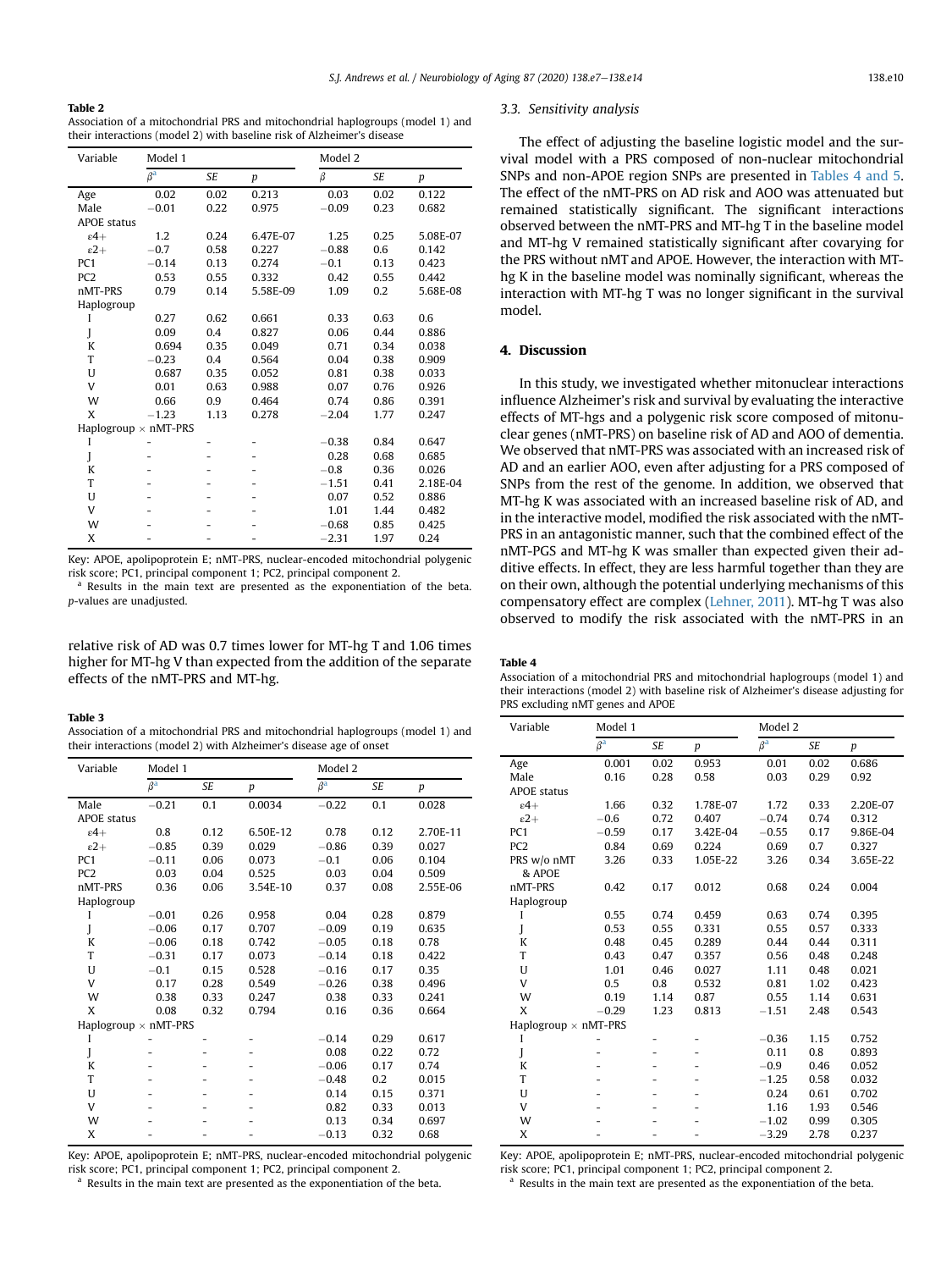#### Table 5

Association of a mitochondrial PRS and mitochondrial haplogroups (model 1) and their interactions (model 2) with Alzheimer's disease age of onset adjusting for PRS excluding nMT genes and APOE

| Variable                    | Model 1              |           |                   | Model 2              |           |                  |  |
|-----------------------------|----------------------|-----------|-------------------|----------------------|-----------|------------------|--|
|                             | $\overline{\beta^a}$ | <b>SE</b> | p                 | $\overline{\beta^a}$ | <b>SE</b> | $\boldsymbol{p}$ |  |
| Male                        | $-0.34$              | 0.1       | 8.06E-04          | $-0.35$              | 0.1       | 6.78E-04         |  |
| <b>APOE</b> status          |                      |           |                   |                      |           |                  |  |
| $\varepsilon$ 4+            | 0.78                 | 0.11      | 6.42E-12          | 0.77                 | 0.12      | 3.32E-11         |  |
| $\varepsilon$ 2+            | $-0.71$              | 0.39      | 0.069             | $-0.73$              | 0.39      | 0.064            |  |
| PC <sub>1</sub>             | $-0.3$               | 0.07      | 7.63E-06          | $-0.28$              | 0.07      | 3.26E-05         |  |
| PC <sub>2</sub>             | 0.05                 | 0.04      | 0.207             | 0.05                 | 0.04      | 0.194            |  |
| PRS w/o nMT                 | 1.03                 | 0.09      | 3.56E-29          | 1.03                 | 0.09      | 2.63E-28         |  |
| & APOE                      |                      |           |                   |                      |           |                  |  |
| nMT-PRS                     | 0.15                 | 0.06      | 0.018             | 0.17                 | 0.08      | 0.041            |  |
| Haplogroup                  |                      |           |                   |                      |           |                  |  |
| I                           | $-0.26$              | 0.26      | 0.302             | $-0.15$              | 0.28      | 0.597            |  |
| J                           | 0.08                 | 0.18      | 0.632             | 0.06                 | 0.19      | 0.748            |  |
| K                           | $-0.11$              | 0.18      | 0.521             | $-0.09$              | 0.19      | 0.623            |  |
| T                           | $-0.14$              | 0.17      | 0.417             | $-0.08$              | 0.18      | 0.631            |  |
| U                           | $-0.13$              | 0.16      | 0.396             | $-0.14$              | 0.17      | 0.413            |  |
| V                           | 0.22                 | 0.28      | 0.426             | $-0.29$              | 0.41      | 0.489            |  |
| W                           | 0.47                 | 0.33      | 0.149             | 0.5                  | 0.33      | 0.124            |  |
| X                           | $-0.02$              | 0.33      | 0.949             | 0.21                 | 0.37      | 0.57             |  |
| Haplogroup $\times$ nMT-PRS |                      |           |                   |                      |           |                  |  |
| I                           |                      |           |                   | $-0.26$              | 0.28      | 0.366            |  |
| J                           |                      |           |                   | 0.09                 | 0.22      | 0.668            |  |
| K                           |                      |           |                   | $-0.11$              | 0.17      | 0.505            |  |
| T                           |                      |           |                   | $-0.22$              | 0.21      | 0.282            |  |
| U                           |                      |           |                   | 0.01                 | 0.16      | 0.927            |  |
| V                           |                      |           |                   | 0.88                 | 0.39      | 0.025            |  |
| W                           |                      |           |                   | 0.26                 | 0.35      | 0.455            |  |
| X                           |                      |           | $\qquad \qquad -$ | $-0.37$              | 0.34      | 0.278            |  |
|                             |                      |           |                   |                      |           |                  |  |

Key: APOE, apolipoprotein E; nMT-PRS, nuclear-encoded mitochondrial polygenic risk score; PC1, principal component 1; PC2, principal component 2.

Results in the main text are presented as the exponentiation of the beta.

antagonistic manner for both baseline risk of AD and AOO. Finally, we observed that MT-hg V was associated with an increased risk of AD beyond that expected in the additive model with the nMT-PRS.

These results suggest that epistasis between nuclear and mitochondrial genomes, in which one gene's effect is dependent on the presence of another gene or set of genes, influences the risk of AD. Although, to date, no previous study to our knowledge has investigated the interaction between mitonuclear genes and the mitochondrial genome in the context of AD, several studies have investigated associations between mitochondrial genetic variation and APOE. In APOE ε4 carriers, MT-hgs K and U were observed to have neutralizing effect ([Carrieri et al., 2001; Maruszak et al., 2011\)](#page-5-9) on AD risk. Conversely, SNP mt7028C, a defining SNP for MT-hg H, and MT-hg H5a acted synergistically with APOE ε4 to increased risk of AD ([Coto et al., 2011; Maruszak et al., 2011](#page-5-10)). Finally, SNP mt4336C, which defines MT-hg H5a, was associated with an increased risk of AD only in APOE ε4 carriers ([Edland et al., 2002\)](#page-5-11). Outside of AD, mitonuclear interactions have also been implicated in altering the penetrance of primary pathological mutations underlying mitochondrial disease or modifying the pathogenic phenotype of other diseases, such as nonsyndromic sensorineural deafness ([Kokotas et al., 2007; Morrow and Camus, 2017\)](#page-6-5). The results of this study, in addition to the prevalence of mitonuclear epistasis in other diseases, suggests that the inconclusive results of mitochondrial genetic variation in AD may not only be due to small sample sizes, limited genetic data collection, and inadequate approaches to association analysis [\(Ridge and Kauwe, 2018](#page-7-6)) but could also be attributed to the modifying effects of nuclear-encoded mitochondrial genes. As such, future studies investigating the association of mtDNA with AD should consider evaluating the modifying effect of nDNA.

The MT-hg association analysis is in agreement with two previous studies conducted in ADNI. Lakatos et al. ([Lakatos et al., 2010\)](#page-6-6) investigated the association of 4 MT-hg clusters (HV, JT, UK, and IWX) with AD in 358 participants and found that the UK MT-hg cluster was associated with an increased risk of AD. Ridge et al. ([Ridge et al., 2013](#page-7-16)) utilized a TreeScanning approach to assess the relationship of mitochondrial genetic variation with structural MRI and cognitive biomarkers and found that SNPs defining either MThg K1A1B or K1A1B2A1 and MT-hg U5B1 or U5B1B2 were associated with reduced temporal pole thickness, which is considered evidence of increased risk for AD. However, within the context of the wider literature, MT-hgs U, K, and T have been associated with conflicting reports, with different studies reporting either protective, risk, or nonsignificant effects ([Ridge and Kauwe, 2018\)](#page-7-6). In cybrid cell lines, MT-hg T in comparison with MT-hg H has a higher capability to cope with oxidative stress ([Mueller et al., 2012\)](#page-7-17), whereas cybrids containing MT-hg K express higher levels of APOE ([Thaker et al., 2016](#page-7-18)).

AD polygenic risk scores have been widely used to evaluate whether genetic liability for AD is associated with AD endophenotypes and in the prediction of disease status [\(Chasioti et al., 2019;](#page-5-12) [Ibanez et al., 2019\)](#page-5-12). These PRSs, however, have generally been applied to variants across the entire genome. Using biological knowledge to incorporate variants located in genes that are part of specific pathways in the calculation of PRS, instead of considering the entire genome, allows for the construction of pathway specific PRS [\(Darst et al., 2017; Ibanez et al., 2019\)](#page-5-13). In contrast to univariate analysis which is often underpowered due to the small effect sizes of individual SNPs, the joint analysis of the combined effect of all SNPs within a pathway may have a larger combined effect size and greater statistical power to detect an association. Pathway-based analysis may also be more powerful predictor for understanding how specific biomarkers may contribute to disease pathogenesis. Furthermore, as a large proportion of the heritability of AD is explained by variants that lie below the genome-wide significant threshold, the inclusion of subthreshold variants allows the PRS to encompass more of the causal variants [\(Escott-Price et al., 2015\)](#page-5-6). To date, there has been a limited application of pathway-specific PRS in AD, with only one study evaluating the association of PRSs for the immune,  $A\beta$  clearance, and cholesterol pathways with AD-related biomarkers [\(Darst et al., 2017; Ibanez et al., 2019\)](#page-5-13). However, these PRSs were poor predictors of cognition, amyloid PET deposition, and cerebrospinal fluid  $A\beta$ , tau, and P-tau levels, potentially due to only including genome-wide significant loci ([Darst et al., 2017](#page-5-13)). In the present study, we show that a pathway-specific PRS composed of SNPs located within nuclear-encoded mitochondrial genes is associated with both risk of AD and an earlier AAO, suggesting that mitochondrial function moderates AD pathogenesis. Our findings are supported by another recent study that built a molecular network using modules of coexpressed genes and identified 3 modules enriched for gene ontology categories related to mitochondria. These modules were associated with histopathological  $\beta$ amyloid burden, cognitive decline, and clinical diagnosis of AD ([Mostafavi et al., 2018](#page-7-19)). Interestingly, a pathway analysis conducted by IGAP tested for overrepresentation of genes containing significantly associated SNPs within a series of functional gene sets found no evidence of enrichment in mitochondrial pathways [\(Jones et al.,](#page-6-7) [2015\)](#page-6-7). This analysis, however, only examined mitochondrial pathways that contained a subset of the mitochondria-related genes relevant to that gene set, whereas our study examined the aggregate effect of all nuclear encoded genes related to mitochondrial function.

The results of this study should be interpreted in conjunction with some study limitations. First, ADNI has a relatively small sample size, which can contribute to unreliable findings as a result of (a) a low probability of finding true effects, (b) a lower probability that an observed effect that is statistically significant reflects a true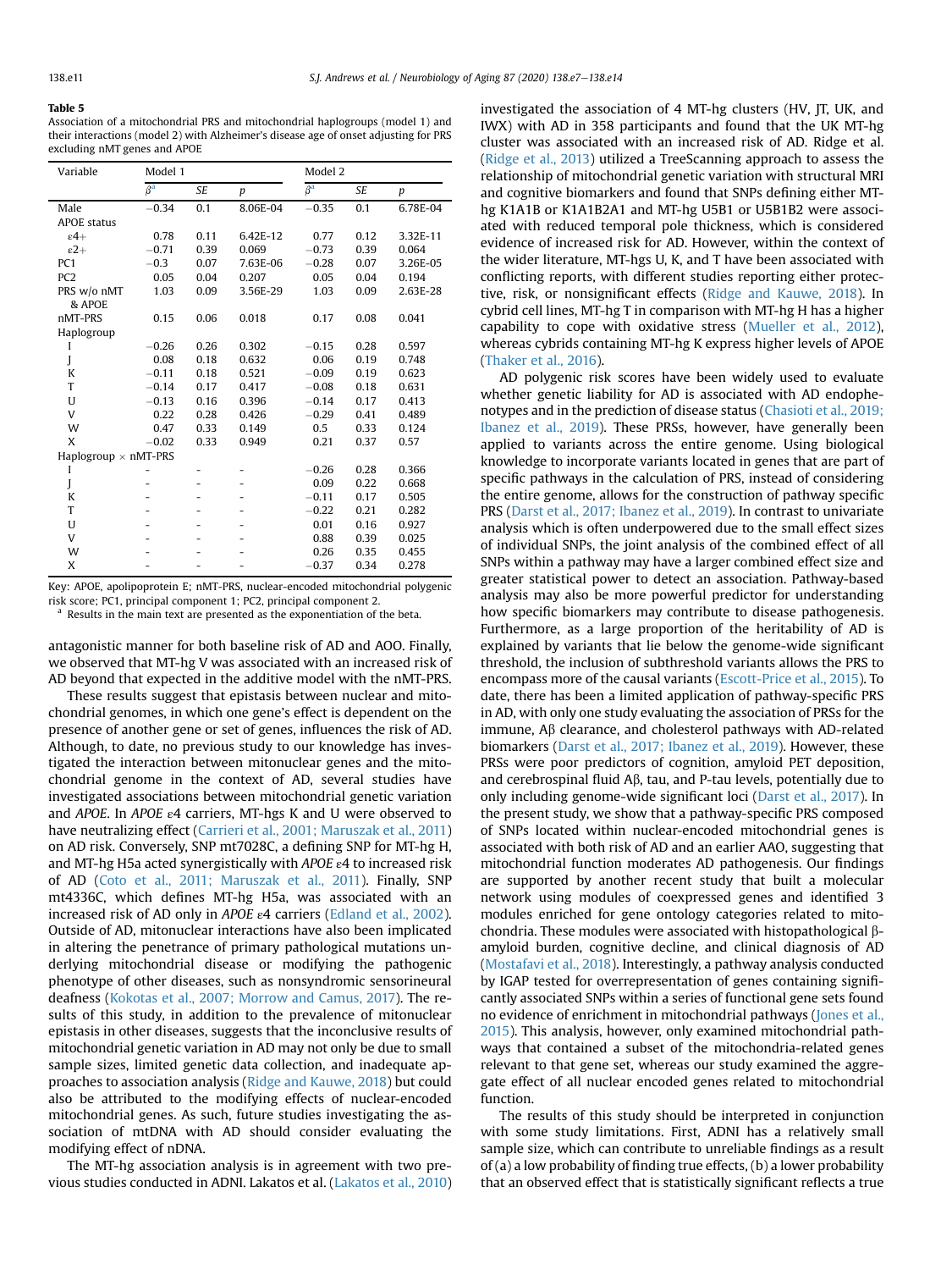effect, or (c) an extracted estimate of the magnitude of an effect when a true effect is discovered ([Button et al., 2013](#page-5-14)). In addition, as this is an exploratory study, the findings of this study need to be replicated in a larger cohort. Second, when constructing PRS, sample overlap between the base data set (i.e., IGAP) and the target data sets (i.e., ADNI) can result in inflation of the association between the PRS and trait tested in the target data set [\(Choi et al.,](#page-5-15) [2018\)](#page-5-15). However, it should be noted that IGAP consists of 54,162 participants, with ADNI only contributing 441 samples to IGAP, or 0.81% of IGAPs total sample size. In addition, the samples included in the IGAP analysis are a subset of those included in this analysis. As such, the sample overlap between the base and target data sets is unlikely to substantially bias the results of this study. Third, the subjects in this study were of European ancestry and European MThg, and thus the results presented may not be generalizable to other racial/ethnic populations. In particular, in admixed populations that have a greater discordance between nuclear and mitochondrial ancestry, it could be expected that mitonuclear interactions may contribute to even more phenotypic variation in disease [\(Zaidi and](#page-7-4) [Makova, 2019\)](#page-7-4). The primary strength of this paper was evaluating the effect of MT-hgs in the context of a participant's nuclear polygenic risk for LOAD. Second, by imputing mtDNA variants, we were able to more accurately assign MT-hgs to individuals who were included in a previous ADNI study [\(Lakatos et al., 2010](#page-6-6)). Finally, we utilized both cross-sectional and longitudinal data to evaluate the baseline risk of LOAD and AOO.

In conclusion, this is the first study to investigate the interactive effects of a LOAD PRS composed of mitonuclear genes and MT-hgs on Alzheimer's risk and survival. We found that the nMT-PRS was associated with increased risk of AD and an earlier AOO. MT-hg T was observed to attenuate the effect of the nMT-PRS on the risk of AD and AOO, whereas MT-hgs K and V were observed to attenuate the effect of the nMT-PRS on baseline risk and strengthen the effect of the nMT-PRS on AOO, respectively. The results from this study need to be replicated in independent cohorts to validate our findings. These findings suggest that interactions between the nuclear and mitochondrial genomes may influence AD pathogenesis.

# Disclosure

AMG served on the scientific advisory board for Denali Therapeutics from 2015-to 2018. She has also served as a consultant for Biogen, AbbVie, Pfizer, GSK, Eisai, and Illumina.

## Acknowledgements

Data collection and sharing for this project was funded by the Alzheimer's Disease Neuroimaging Initiative, United States (National Institutes of Health, United States Grant U01 AG024904) and DOD ADNI (Department of Defense, United States award number W81XWH-12-2-0012). ADNI is funded by the National Institute on Aging, United States, the National Institute of Biomedical Imaging and Bioengineering, and through generous contributions from the following: AbbVie; Alzheimer's Association; Alzheimer's Drug Discovery Foundation; Araclon Biotech; BioClinica, Inc; Biogen; Bristol-Myers Squibb Company; CereSpir, Inc; Cogstate; Eisai Inc; Elan Pharmaceuticals, Inc; Eli Lilly and Company; EuroImmun; F. Hoffmann-La Roche Ltd and its affiliated company Genentech, Inc; Fujirebio; GE Healthcare; IXICO Ltd; Janssen Alzheimer Immunotherapy Research & Development, LLC; Johnson & Johnson Pharmaceutical Research & Development LLC; Lumosity; Lundbeck; Merck & Co, Inc; Meso Scale Diagnostics, LLC; NeuroRx Research; Neurotrack Technologies; Novartis Pharmaceuticals Corporation; Pfizer Inc; Piramal Imaging; Servier; Takeda Pharmaceutical Company; and Transition Therapeutics. The Canadian Institutes of Health Research is providing funds to support ADNI clinical sites in Canada. Private sector contributions are facilitated by the Foundation for the National Institutes of Health ([www.fnih.org](http://www.fnih.org)). The grantee organization is the Northern California Institute for Research and Education, and the study is coordinated by the Alzheimer's Therapeutic Research Institute at the University of Southern California. ADNI data are disseminated by the Laboratory for Neuro Imaging at the University of Southern California.

This study was conducted as a part of the 2017 Advanced Psychometric Methods in Cognitive Aging Research conference supported by the National Institute on Aging (R13AG030995; PI: Dan Mungas). JP and CP were supported by the National Institute on Aging (R01AG054617 PI: JP). SJA, BF-H, and AMG are supported by the JPB Foundation, United States ([http://www.jpbfoundation.org\)](http://www.jpbfoundation.org). EKM and RHS are supported by the National Institute on Aging (P30AG035982).

## Appendix A. Supplementary data

Supplementary data to this article can be found online at [https://](https://doi.org/10.1016/j.neurobiolaging.2019.09.007) [doi.org/10.1016/j.neurobiolaging.2019.09.007.](https://doi.org/10.1016/j.neurobiolaging.2019.09.007)

#### <span id="page-5-8"></span>References

- <span id="page-5-14"></span>[Bender, R., Lange, S., 2001. Adjusting for multiple testing](http://refhub.elsevier.com/S0197-4580(19)30328-8/sref1)–when and how? J. Clin. [Epidemiol. 54, 343](http://refhub.elsevier.com/S0197-4580(19)30328-8/sref1)-[349.](http://refhub.elsevier.com/S0197-4580(19)30328-8/sref1)
- <span id="page-5-0"></span>[Button, K.S., Ioannidis, J.P.A., Mokrysz, C., Nosek, B.A., Flint, J., Robinson, E.S.J.,](http://refhub.elsevier.com/S0197-4580(19)30328-8/sref2) [Munafò, M.R., 2013. Power failure: why small sample size undermines the](http://refhub.elsevier.com/S0197-4580(19)30328-8/sref2) [reliability of neuroscience. Nat. Rev. Neurosci. 14, 365](http://refhub.elsevier.com/S0197-4580(19)30328-8/sref2)-[376](http://refhub.elsevier.com/S0197-4580(19)30328-8/sref2).
- <span id="page-5-7"></span>[Calvo, S.E., Clauser, K.R., Mootha, V.K., 2016. MitoCarta2.0: an updated inventory of](http://refhub.elsevier.com/S0197-4580(19)30328-8/sref3) [mammalian mitochondrial proteins. Nucleic Acids Res. 44, D1251](http://refhub.elsevier.com/S0197-4580(19)30328-8/sref3)-[D1257.](http://refhub.elsevier.com/S0197-4580(19)30328-8/sref3)
- <span id="page-5-9"></span>[Canevelli, M., Grande, G., Lacorte, E., Quarchioni, E., Cesari, M., Mariani, C., Bruno, G.,](http://refhub.elsevier.com/S0197-4580(19)30328-8/sref4) [Vanacore, N., 2016. Spontaneous reversion of mild cognitive impairment to](http://refhub.elsevier.com/S0197-4580(19)30328-8/sref4) [normal cognition: a systematic review of literature and meta-analysis. J. Am.](http://refhub.elsevier.com/S0197-4580(19)30328-8/sref4) [Med. Dir. Assoc. 17, 943](http://refhub.elsevier.com/S0197-4580(19)30328-8/sref4)-[948](http://refhub.elsevier.com/S0197-4580(19)30328-8/sref4).
- <span id="page-5-12"></span>[Carrieri, G., Bonafè, M., De Luca, M., Rose, G., Varcasia, O., Bruni, A., Maletta, R.,](http://refhub.elsevier.com/S0197-4580(19)30328-8/sref5) [Nacmias, B., Sorbi, S., Corsonello, F., Feraco, E., Andreev, K.F., Yashin, A.I.,](http://refhub.elsevier.com/S0197-4580(19)30328-8/sref5) [Franceschi, C., De Benedictis, G., 2001. Mitochondrial DNA haplogroups and](http://refhub.elsevier.com/S0197-4580(19)30328-8/sref5) [APOE4 allele are non-independent variables in sporadic Alzheimer](http://refhub.elsevier.com/S0197-4580(19)30328-8/sref5)'s disease. [Hum. Genet. 108, 194](http://refhub.elsevier.com/S0197-4580(19)30328-8/sref5)-[198.](http://refhub.elsevier.com/S0197-4580(19)30328-8/sref5)
- <span id="page-5-3"></span>[Chasioti, D., Yan, J., Nho, K., Saykin, A.J., 2019. Progress in polygenic composite scores](http://refhub.elsevier.com/S0197-4580(19)30328-8/sref6) in Alzheimer'[s and other complex diseases. Trends Genet. 35, 371](http://refhub.elsevier.com/S0197-4580(19)30328-8/sref6)-[382.](http://refhub.elsevier.com/S0197-4580(19)30328-8/sref6)
- <span id="page-5-15"></span><span id="page-5-1"></span>[Chiba-Falek, O., Gottschalk, W.K., Lutz, M.W., 2018. The effects of the TOMM40 poly](http://refhub.elsevier.com/S0197-4580(19)30328-8/sref7)T alleles on Alzheimer'[s disease phenotypes. Alzheimers. Dement. 14, 692](http://refhub.elsevier.com/S0197-4580(19)30328-8/sref7)-[698](http://refhub.elsevier.com/S0197-4580(19)30328-8/sref7).
- <span id="page-5-10"></span>[Chinnery, P.F., Hudson, G., 2013. Mitochondrial genetics. Br. Med. Bull. 106, 135](http://refhub.elsevier.com/S0197-4580(19)30328-8/sref8)-[159](http://refhub.elsevier.com/S0197-4580(19)30328-8/sref8). Choi, S.W., Mak, T.S.H., O'[Reilly, P., 2018. A guide to performing Polygenic Risk Score](http://refhub.elsevier.com/S0197-4580(19)30328-8/sref9) analyses. bioRxiv  $1-22$  $1-22$ .
- <span id="page-5-13"></span>[Coto, E., Gómez, J., Alonso, B., Corao, A.I., Díaz, M., Menéndez, M., Martínez, C.,](http://refhub.elsevier.com/S0197-4580(19)30328-8/sref10) [Calatayud, M.T., Morís, G., Álvarez, V., 2011. Late-onset Alzheimer](http://refhub.elsevier.com/S0197-4580(19)30328-8/sref10)'s disease is [associated with mitochondrial DNA 7028C/haplogroup H and D310 poly-C tract](http://refhub.elsevier.com/S0197-4580(19)30328-8/sref10) [heteroplasmy. Neurogenetics 12, 345](http://refhub.elsevier.com/S0197-4580(19)30328-8/sref10)-[346](http://refhub.elsevier.com/S0197-4580(19)30328-8/sref10).
- <span id="page-5-5"></span>[Darst, B.F., Koscik, R.L., Racine, A.M., Oh, J.M., Krause, R.A., Carlsson, C.M.,](http://refhub.elsevier.com/S0197-4580(19)30328-8/sref11) [Zetterberg, H., Blennow, K., Christian, B.T., Bendlin, B.B., Okonkwo, O.C.,](http://refhub.elsevier.com/S0197-4580(19)30328-8/sref11) [Hogan, K.J., Hermann, B.P., Sager, M.A., Asthana, S., Johnson, S.C., Engelman, C.D.,](http://refhub.elsevier.com/S0197-4580(19)30328-8/sref11) 2017. Pathway-specifi[c polygenic risk scores as predictors of amyloid-](http://refhub.elsevier.com/S0197-4580(19)30328-8/sref11) $\beta$  depo[sition and cognitive function in a sample at increased risk for Alzheimer](http://refhub.elsevier.com/S0197-4580(19)30328-8/sref11)'s [disease. J. Alzheimers. Dis. 55, 473](http://refhub.elsevier.com/S0197-4580(19)30328-8/sref11)-[484](http://refhub.elsevier.com/S0197-4580(19)30328-8/sref11).
- <span id="page-5-2"></span>[de Leeuw, C.A., Mooij, J.M., Heskes, T., Posthuma, D., 2015. MAGMA: generalized](http://refhub.elsevier.com/S0197-4580(19)30328-8/sref12) [gene-set analysis of GWAS data. PLoS Comput. Biol. 11, e1004219](http://refhub.elsevier.com/S0197-4580(19)30328-8/sref12).
- <span id="page-5-11"></span>[Dobler, R., Dowling, D.K., Morrow, E.H., Reinhardt, K., 2018. A systematic review and](http://refhub.elsevier.com/S0197-4580(19)30328-8/sref13) [meta-analysis reveals pervasive effects of germline mitochondrial replacement](http://refhub.elsevier.com/S0197-4580(19)30328-8/sref13) [on components of health. Hum. Reprod. Update 24, 519](http://refhub.elsevier.com/S0197-4580(19)30328-8/sref13)-[534.](http://refhub.elsevier.com/S0197-4580(19)30328-8/sref13)
- <span id="page-5-6"></span>[Edland, S.D., Tobe, V.O., Rieder, M.J., Bowen, J.D., McCormick, W., Teri, L.,](http://refhub.elsevier.com/S0197-4580(19)30328-8/sref14) [Schellenberg, G.D., Larson, E.B., Nickerson, D.A., Kukull, W.A., 2002. Mitochon](http://refhub.elsevier.com/S0197-4580(19)30328-8/sref14)[drial genetic variants and Alzheimer disease: a case-control study of the T4336C](http://refhub.elsevier.com/S0197-4580(19)30328-8/sref14) and G5460A variants. Alzheimer Dis. Assoc. Disord. 16,  $1-7$ .
- [Escott-Price, V., Sims, R., Bannister, C., Harold, D., Vronskaya, M., Majounie, E.,](http://refhub.elsevier.com/S0197-4580(19)30328-8/sref15) [Badarinarayan, N., , GERAD/PERADES, IGAP consortia, Morgan, K., Passmore, P.,](http://refhub.elsevier.com/S0197-4580(19)30328-8/sref15) [Holmes, C., Powell, J., Brayne, C., Gill, M., Mead, S., Goate, A., Cruchaga, C.,](http://refhub.elsevier.com/S0197-4580(19)30328-8/sref15) [Lambert, J.-C., van Duijn, C., Maier, W., Ramirez, A., Holmans, P., Jones, L.,](http://refhub.elsevier.com/S0197-4580(19)30328-8/sref15) [Hardy, J., Seshadri, S., Schellenberg, G.D., Amouyel, P., Williams, J., 2015. Com](http://refhub.elsevier.com/S0197-4580(19)30328-8/sref15)[mon polygenic variation enhances risk prediction for Alzheimer](http://refhub.elsevier.com/S0197-4580(19)30328-8/sref15)'s disease. Brain [138, 3673](http://refhub.elsevier.com/S0197-4580(19)30328-8/sref15)-[3684.](http://refhub.elsevier.com/S0197-4580(19)30328-8/sref15)
- <span id="page-5-4"></span>Euesden, J., Lewis, C.M., O'[Reilly, P.F., 2015. PRSice: polygenic risk score software.](http://refhub.elsevier.com/S0197-4580(19)30328-8/sref16) [Bioinformatics 31, 1466](http://refhub.elsevier.com/S0197-4580(19)30328-8/sref16)-[1468.](http://refhub.elsevier.com/S0197-4580(19)30328-8/sref16)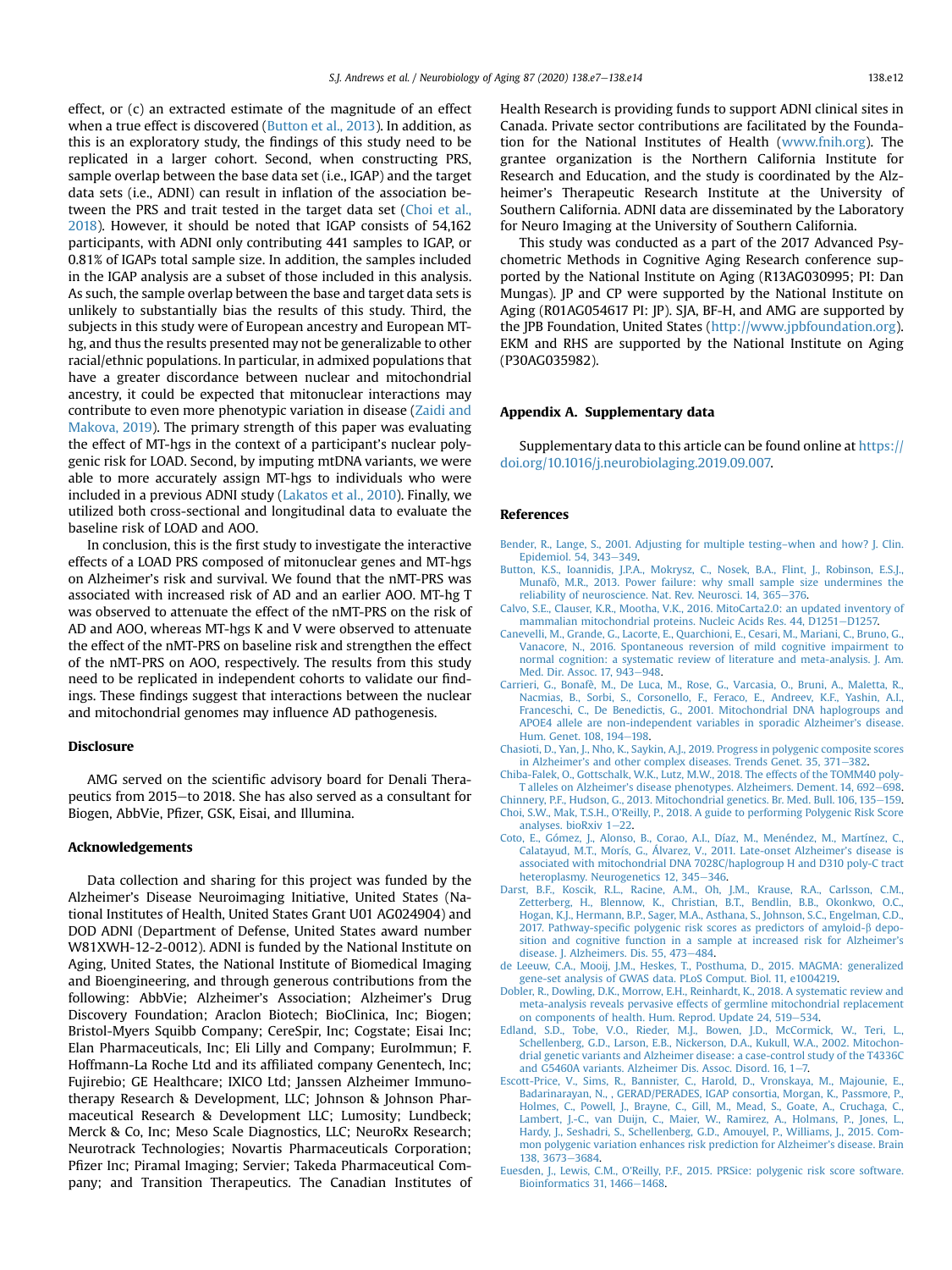- <span id="page-6-2"></span>[1000 Genomes Project Consortium, Auton, A., Brooks, L.D., Durbin, R.M., Garrison, E.P.,](http://refhub.elsevier.com/S0197-4580(19)30328-8/sref17) [Kang, H.M., Korbel, J.O., Marchini, J.L., McCarthy, S., McVean, G.A., Abecasis, G.R.,](http://refhub.elsevier.com/S0197-4580(19)30328-8/sref17) [2015. A global reference for human genetic variation. Nature 526, 68](http://refhub.elsevier.com/S0197-4580(19)30328-8/sref17)-[74.](http://refhub.elsevier.com/S0197-4580(19)30328-8/sref17)
- <span id="page-6-0"></span>[Gorman, G.S., Chinnery, P.F., DiMauro, S., Hirano, M., Koga, Y., McFarland, R.,](http://refhub.elsevier.com/S0197-4580(19)30328-8/sref18) [Suomalainen, A., Thorburn, D.R., Zeviani, M., Turnbull, D.M., 2016. Mitochon](http://refhub.elsevier.com/S0197-4580(19)30328-8/sref18)[drial diseases. Nat. Rev. Dis. Primers 2, 16080.](http://refhub.elsevier.com/S0197-4580(19)30328-8/sref18)
- <span id="page-6-1"></span>[Honea, R.A., Vidoni, E.D., Swerdlow, R.H., Burns, J.M., Alzheimer](http://refhub.elsevier.com/S0197-4580(19)30328-8/sref19)'s Disease Neuro[imaging Initiative, 2012. Maternal family history is associated with Alzheimer](http://refhub.elsevier.com/S0197-4580(19)30328-8/sref19)'s [disease biomarkers. J. Alzheimers. Dis. 31, 659](http://refhub.elsevier.com/S0197-4580(19)30328-8/sref19)-[668](http://refhub.elsevier.com/S0197-4580(19)30328-8/sref19).
- <span id="page-6-3"></span>[Howie, B.N., Donnelly, P., Marchini, J., 2009. A](http://refhub.elsevier.com/S0197-4580(19)30328-8/sref20) flexible and accurate genotype [imputation method for the next generation of genome-wide association](http://refhub.elsevier.com/S0197-4580(19)30328-8/sref20) [studies. PLoS Genet. 5, e1000529.](http://refhub.elsevier.com/S0197-4580(19)30328-8/sref20)
- [Ibanez, L., Farias, F.H.G., Dube, U., Mihindukulasuriya, K.A., Harari, O., 2019. Poly](http://refhub.elsevier.com/S0197-4580(19)30328-8/sref21)[genic risk scores in neurodegenerative diseases: a review. Curr. Genet. Med.](http://refhub.elsevier.com/S0197-4580(19)30328-8/sref21) [Rep. 7, 22](http://refhub.elsevier.com/S0197-4580(19)30328-8/sref21)-[29](http://refhub.elsevier.com/S0197-4580(19)30328-8/sref21).
- <span id="page-6-7"></span>[Jones, L., Lambert, J.-C., Wang, L.-S., Choi, S.-H., Harold, D., Vedernikov, A., Escott-](http://refhub.elsevier.com/S0197-4580(19)30328-8/sref22)[Price, V., Stone, T., Richards, A., Bellenguez, C., Ibrahim-Verbaas, C.A., Naj, A.C.,](http://refhub.elsevier.com/S0197-4580(19)30328-8/sref22) [Sims, R., Gerrish, A., Jun, G., DeStefano, A.L., Bis, J.C., Beecham, G.W., Grenier-](http://refhub.elsevier.com/S0197-4580(19)30328-8/sref22)[Boley, B., Russo, G., Thornton-Wells, T.A., Jones, N., Smith, A.V., Chouraki, V.,](http://refhub.elsevier.com/S0197-4580(19)30328-8/sref22) [Thomas, C., Ikram, M.A., Zelenika, D., Vardarajan, B.N., Kamatani, Y., Lin, C.-F.,](http://refhub.elsevier.com/S0197-4580(19)30328-8/sref22) [Schmidt, H., Kunkle, B.W., Dunstan, M.L., Ruiz, A., Bihoreau, M.-T., Reitz, C.,](http://refhub.elsevier.com/S0197-4580(19)30328-8/sref22) [Pasquier, F., Hollingworth, P., Hanon, O., Fitzpatrick, A.L., Buxbaum, J.,](http://refhub.elsevier.com/S0197-4580(19)30328-8/sref22) [Campion, D., Crane, P.K., Becker, T., Gudnason, V., Cruchaga, C., Craig, D.,](http://refhub.elsevier.com/S0197-4580(19)30328-8/sref22) [Amin, N., Berr, C., Lopez, O.L., De Jager, P.L., Deramecourt, V., Johnston, J.A.,](http://refhub.elsevier.com/S0197-4580(19)30328-8/sref22) [Evans, D., Lovestone, S., Letteneur, L., Kornhuber, J., Tárraga, L., Rubinsztein, D.C.,](http://refhub.elsevier.com/S0197-4580(19)30328-8/sref22) [Eiriksdottir, G., Sleegers, K., Goate, A.M., Fiévet, N., Huentelman, M.J., Gill, M.,](http://refhub.elsevier.com/S0197-4580(19)30328-8/sref22) [Emilsson, V., Brown, K., Kamboh, M.I., Keller, L., Barberger-Gateau, P.,](http://refhub.elsevier.com/S0197-4580(19)30328-8/sref22) [McGuinness, B., Larson, E.B., Myers, A.J., Dufouil, C., Todd, S., Wallon, D., Love, S.,](http://refhub.elsevier.com/S0197-4580(19)30328-8/sref22) [Kehoe, P., Rogaeva, E., Gallacher, J., St George-Hyslop, P., Clarimon, J., Lleò, A.,](http://refhub.elsevier.com/S0197-4580(19)30328-8/sref22) [Bayer, A., Tsuang, D.W., Yu, L., Tsolaki, M., Bossù, P., Spalletta, G., Proitsi, P.,](http://refhub.elsevier.com/S0197-4580(19)30328-8/sref22) [Collinge, J., Sorbi, S., Sanchez Garcia, F., Fox, N., Hardy, J., Deniz Naranjo, M.C.,](http://refhub.elsevier.com/S0197-4580(19)30328-8/sref22) [Razquin, C., Bosco, P., Clarke, R., Brayne, C., Galimberti, D., Mancuso, M.,](http://refhub.elsevier.com/S0197-4580(19)30328-8/sref22) [Moebus, S., Mecocci, P., del Zompo, M., Maier, W., Hampel, H., Pilotto, A.,](http://refhub.elsevier.com/S0197-4580(19)30328-8/sref22) [Bullido, M., Panza, F., Caffarra, P., Nacmias, B., Gilbert, J.R., Mayhaus, M.,](http://refhub.elsevier.com/S0197-4580(19)30328-8/sref22) [Jessen, F., Dichgans, M., Lannfelt, L., Hakonarson, H., Pichler, S.,](http://refhub.elsevier.com/S0197-4580(19)30328-8/sref22) [Carrasquillo, M.M., Ingelsson, M., Beekly, D., Alavarez, V., Zou, F., Valladares, O.,](http://refhub.elsevier.com/S0197-4580(19)30328-8/sref22) [Younkin, S.G., Coto, E., Hamilton-Nelson, K.L., Mateo, I., Owen, M.J., Faber, K.M.,](http://refhub.elsevier.com/S0197-4580(19)30328-8/sref22) Jonsson, P.V., Combarros, O., O'[Donovan, M.C., Cantwell, L.B., Soininen, H.,](http://refhub.elsevier.com/S0197-4580(19)30328-8/sref22) [Blacker, D., Mead, S., Mosley, T.H., Bennett, D.A., Harris, T.B., Fratiglioni, L.,](http://refhub.elsevier.com/S0197-4580(19)30328-8/sref22) [Holmes, C., de Bruijn, R.F.A.G., Passmore, P., Montine, T.J., Bettens, K., Rotter, J.I.,](http://refhub.elsevier.com/S0197-4580(19)30328-8/sref22) [Brice, A., Morgan, K., Foroud, T.M., Kukull, W.A., Hannequin, D., Powell, J.F.,](http://refhub.elsevier.com/S0197-4580(19)30328-8/sref22) [Nalls, M.A., Ritchie, K., Lunetta, K.L., Kauwe, J.S.K., Boerwinkle, E.,](http://refhub.elsevier.com/S0197-4580(19)30328-8/sref22) [Riemenschneider, M., Boada, M., Hiltunen, M., Martin, E.R., Pastor, P.,](http://refhub.elsevier.com/S0197-4580(19)30328-8/sref22) [Schmidt, R., Rujescu, D., Dartigues, J.-F., Mayeux, R., Tzourio, C., Hofman, A.,](http://refhub.elsevier.com/S0197-4580(19)30328-8/sref22) [Nöthen, M.M., Graff, C., Psaty, B.M., Haines, J.L., Lathrop, M., Pericak-Vance, M.A.,](http://refhub.elsevier.com/S0197-4580(19)30328-8/sref22) [Launer, L.J., Farrer, L.A., van Duijn, C.M., Van Broeckhoven, C., Ramirez, A.,](http://refhub.elsevier.com/S0197-4580(19)30328-8/sref22) [Schellenberg, G.D., Seshadri, S., Amouyel, P., Williams, J., Holmans, P.A., 2015.](http://refhub.elsevier.com/S0197-4580(19)30328-8/sref22) [Convergent genetic and expression data implicate immunity in Alzheimer](http://refhub.elsevier.com/S0197-4580(19)30328-8/sref22)'s [disease. Alzheimers. Dement. 11, 658](http://refhub.elsevier.com/S0197-4580(19)30328-8/sref22)-[671.](http://refhub.elsevier.com/S0197-4580(19)30328-8/sref22)

<span id="page-6-5"></span>[Kokotas, H., Petersen, M.B., Willems, P.J., 2007. Mitochondrial deafness. Clin. Genet.](http://refhub.elsevier.com/S0197-4580(19)30328-8/sref23) [71, 379](http://refhub.elsevier.com/S0197-4580(19)30328-8/sref23)-[391.](http://refhub.elsevier.com/S0197-4580(19)30328-8/sref23)

[Kunkle, B.W., Grenier-Boley, B., Sims, R., Bis, J.C., Damotte, V., Naj, A.C., Boland, A.,](http://refhub.elsevier.com/S0197-4580(19)30328-8/sref24) [Vronskaya, M., van der Lee, S.J., Amlie-Wolf, A., Bellenguez, C., Frizatti, A.,](http://refhub.elsevier.com/S0197-4580(19)30328-8/sref24) [Chouraki, V., Martin, E.R., Sleegers, K., Badarinarayan, N., Jakobsdottir, J., Ham](http://refhub.elsevier.com/S0197-4580(19)30328-8/sref24)[ilton-Nelson, K.L., Moreno-Grau, S., Olaso, R., Raybould, R., Chen, Y., Kuzma, A.B.,](http://refhub.elsevier.com/S0197-4580(19)30328-8/sref24) [Hiltunen, M., Morgan, T., Ahmad, S., Vardarajan, B.N., Epelbaum, J., Hoffmann, P.,](http://refhub.elsevier.com/S0197-4580(19)30328-8/sref24) [Boada, M., Beecham, G.W., Garnier, J.-G., Harold, D., Fitzpatrick, A.L.,](http://refhub.elsevier.com/S0197-4580(19)30328-8/sref24) [Valladares, O., Moutet, M.-L., Gerrish, A., Smith, A.V., Qu, L., Bacq, D.,](http://refhub.elsevier.com/S0197-4580(19)30328-8/sref24) [Denning, N., Jian, X., Zhao, Y., Del Zompo, M., Fox, N.C., Choi, S.-H., Mateo, I.,](http://refhub.elsevier.com/S0197-4580(19)30328-8/sref24) [Hughes, J.T., Adams, H.H., Malamon, J., Sanchez-Garcia, F., Patel, Y., Brody, J.A.,](http://refhub.elsevier.com/S0197-4580(19)30328-8/sref24) [Dombroski, B.A., Naranjo, M.C.D., Daniilidou, M., Eiriksdottir, G., Mukherjee, S.,](http://refhub.elsevier.com/S0197-4580(19)30328-8/sref24) [Wallon, D., Uphill, J., Aspelund, T., Cantwell, L.B., Garzia, F., Galimberti, D.,](http://refhub.elsevier.com/S0197-4580(19)30328-8/sref24) [Hofer, E., Butkiewicz, M., Fin, B., Scarpini, E., Sarnowski, C., Bush, W.S.,](http://refhub.elsevier.com/S0197-4580(19)30328-8/sref24) [Meslage, S., Kornhuber, J., White, C.C., Song, Y., Barber, R.C., Engelborghs, S.,](http://refhub.elsevier.com/S0197-4580(19)30328-8/sref24) [Sordon, S., Voijnovic, D., Adams, P.M., Vandenberghe, R., Mayhaus, M.,](http://refhub.elsevier.com/S0197-4580(19)30328-8/sref24) [Cupples, L.A., Albert, M.S., De Deyn, P.P., Gu, W., Himali, J.J., Beekly, D.,](http://refhub.elsevier.com/S0197-4580(19)30328-8/sref24) [Squassina, A., Hartmann, A.M., Orellana, A., Blacker, D., Rodriguez-Rodriguez, E.,](http://refhub.elsevier.com/S0197-4580(19)30328-8/sref24) [Lovestone, S., Garcia, M.E., Doody, R.S., Munoz-Fernadez, C., Sussams, R., Lin, H.,](http://refhub.elsevier.com/S0197-4580(19)30328-8/sref24) [Fairchild, T.J., Benito, Y.A., Holmes, C., Karamuji](http://refhub.elsevier.com/S0197-4580(19)30328-8/sref24)ć-Č[omi](http://refhub.elsevier.com/S0197-4580(19)30328-8/sref24)ć[, H., Frosch, M.P.,](http://refhub.elsevier.com/S0197-4580(19)30328-8/sref24)<br>[Thonberg, H., Maier, W., Roschupkin, G., Ghetti, B., Giedraitis, V., Kawalia, A.,](http://refhub.elsevier.com/S0197-4580(19)30328-8/sref24) [Li, S., Huebinger, R.M., Kilander, L., Moebus, S., Hernández, I., Kamboh, M.I.,](http://refhub.elsevier.com/S0197-4580(19)30328-8/sref24) [Brundin, R., Turton, J., Yang, Q., Katz, M.J., Concari, L., Lord, J., Beiser, A.S.,](http://refhub.elsevier.com/S0197-4580(19)30328-8/sref24) [Keene, C.D., Helisalmi, S., Kloszewska, I., Kukull, W.A., Koivisto, A.M., Lynch, A.,](http://refhub.elsevier.com/S0197-4580(19)30328-8/sref24) [Tarraga, L., Larson, E.B., Haapasalo, A., Lawlor, B., Mosley, T.H., Lipton, R.B.,](http://refhub.elsevier.com/S0197-4580(19)30328-8/sref24) [Solfrizzi, V., Gill, M., Longstreth Jr., W.T., Montine, T.J., Frisardi, V., Diez-](http://refhub.elsevier.com/S0197-4580(19)30328-8/sref24)[Fairen, M., Rivadeneira, F., Petersen, R.C., Deramecourt, V., Alvarez, I., Salani, F.,](http://refhub.elsevier.com/S0197-4580(19)30328-8/sref24) [Ciaramella, A., Boerwinkle, E., Reiman, E.M., Fievet, N., Rotter, J.I., Reisch, J.S.,](http://refhub.elsevier.com/S0197-4580(19)30328-8/sref24) Hanon, O., Cupidi, C., Andre Uitterlinden, A.G., Royall, D.R., Dufouil, [Maletta, R.G., de Rojas, I., Sano, M., Brice, A., Cecchetti, R., George-Hyslop, P.S.,](http://refhub.elsevier.com/S0197-4580(19)30328-8/sref24) [Ritchie, K., Tsolaki, M., Tsuang, D.W., Dubois, B., Craig, D., Wu, C.-K., Soininen, H.,](http://refhub.elsevier.com/S0197-4580(19)30328-8/sref24) [Avramidou, D., Albin, R.L., Fratiglioni, L., Germanou, A., Apostolova, L.G.,](http://refhub.elsevier.com/S0197-4580(19)30328-8/sref24) [Keller, L., Koutroumani, M., Arnold, S.E., Panza, F., Gkatzima, O., Asthana, S.,](http://refhub.elsevier.com/S0197-4580(19)30328-8/sref24) [Hannequin, D., Whitehead, P., Atwood, C.S., Caffarra, P., Hampel, H., Quintela, I.,](http://refhub.elsevier.com/S0197-4580(19)30328-8/sref24) [Carracedo, Á., Lannfelt, L., Rubinsztein, D.C., Barnes, L.L., Pasquier, F., Frölich, L.,](http://refhub.elsevier.com/S0197-4580(19)30328-8/sref24) [Barral, S., McGuinness, B., Beach, T.G., Johnston, J.A., Becker, J.T., Passmore, P.,](http://refhub.elsevier.com/S0197-4580(19)30328-8/sref24) [Bigio, E.H., Schott, J.M., Bird, T.D., Warren, J.D., Boeve, B.F., Lupton, M.K.,](http://refhub.elsevier.com/S0197-4580(19)30328-8/sref24) [Bowen, J.D., Proitsi, P., Boxer, A., Powell, J.F., Burke, J.R., Kauwe, J.S.K., Burns, J.M.,](http://refhub.elsevier.com/S0197-4580(19)30328-8/sref24) [Mancuso, M., Buxbaum, J.D., Bonuccelli, U., Cairns, N.J., McQuillin, A., Cao, C.,](http://refhub.elsevier.com/S0197-4580(19)30328-8/sref24) [Livingston, G., Carlson, C.S., Bass, N.J., Carlsson, C.M., Hardy, J., Carney, R.M.,](http://refhub.elsevier.com/S0197-4580(19)30328-8/sref24) [Bras, J., Carrasquillo, M.M., Guerreiro, R., Allen, M., Chui, H.C., Fisher, E.,](http://refhub.elsevier.com/S0197-4580(19)30328-8/sref24) [Masullo, C., Crocco, E.A., DeCarli, C., Bisceglio, G., Dick, M., Ma, L., Duara, R.,](http://refhub.elsevier.com/S0197-4580(19)30328-8/sref24) [Graff-Radford, N.R., Evans, D.A., Hodges, A., Faber, K.M., Scherer, M., Fallon, K.B.,](http://refhub.elsevier.com/S0197-4580(19)30328-8/sref24) [Riemenschneider, M., Fardo, D.W., Heun, R., Farlow, M.R., Kölsch, H., Ferris, S.,](http://refhub.elsevier.com/S0197-4580(19)30328-8/sref24) [Leber, M., Foroud, T.M., Heuser, I., Galasko, D.R., Giegling, I., Gearing, M., Hüll, M.,](http://refhub.elsevier.com/S0197-4580(19)30328-8/sref24) [Geschwind, D.H., Gilbert, J.R., Morris, J., Green, R.C., Mayo, K., Growdon, J.H.,](http://refhub.elsevier.com/S0197-4580(19)30328-8/sref24) [Feulner, T., Hamilton, R.L., Harrell, L.E., Drichel, D., Honig, L.S., Cushion, T.D.,](http://refhub.elsevier.com/S0197-4580(19)30328-8/sref24) [Huentelman, M.J., Hollingworth, P., Hulette, C.M., Hyman, B.T., Marshall, R.,](http://refhub.elsevier.com/S0197-4580(19)30328-8/sref24) [Jarvik, G.P., Meggy, A., Abner, E., Menzies, G.E., Jin, L.-W., Leonenko, G., Real, L.M.,](http://refhub.elsevier.com/S0197-4580(19)30328-8/sref24) [Jun, G.R., Baldwin, C.T., Grozeva, D., Karydas, A., Russo, G., Kaye, J.A., Kim, R.,](http://refhub.elsevier.com/S0197-4580(19)30328-8/sref24) [Jessen, F., Kowall, N.W., Vellas, B., Kramer, J.H., Vardy, E., LaFerla, F.M., Jöckel, K.-](http://refhub.elsevier.com/S0197-4580(19)30328-8/sref24) [H., Lah, J.J., Dichgans, M., Leverenz, J.B., Mann, D., Levey, A.I., Pickering-Brown, S.,](http://refhub.elsevier.com/S0197-4580(19)30328-8/sref24) [Lieberman, A.P., Klopp, N., Lunetta, K.L., Wichmann, H.-E., Lyketsos, C.G.,](http://refhub.elsevier.com/S0197-4580(19)30328-8/sref24) [Morgan, K., Marson, D.C., Brown, K., Martiniuk, F., Medway, C., Mash, D.C.,](http://refhub.elsevier.com/S0197-4580(19)30328-8/sref24) [Nöthen, M.M., Masliah, E., Hooper, N.M., McCormick, W.C., Daniele, A.,](http://refhub.elsevier.com/S0197-4580(19)30328-8/sref24) [McCurry, S.M., Bayer, A., McDavid, A.N., Gallacher, J., McKee, A.C., van den](http://refhub.elsevier.com/S0197-4580(19)30328-8/sref24) [Bussche, H., Mesulam, M., Brayne, C., Miller, B.L., Riedel-Heller, S., Miller, C.A.,](http://refhub.elsevier.com/S0197-4580(19)30328-8/sref24) [Miller, J.W., Al-Chalabi, A., Morris, J.C., Shaw, C.E., Myers, A.J., Wiltfang, J.,](http://refhub.elsevier.com/S0197-4580(19)30328-8/sref24) O'[Bryant, S., Olichney, J.M., Alvarez, V., Parisi, J.E., Singleton, A.B., Paulson, H.L.,](http://refhub.elsevier.com/S0197-4580(19)30328-8/sref24) [Collinge, J., Perry, W.R., Mead, S., Peskind, E., Cribbs, D.H., Rossor, M., Pierce, A.,](http://refhub.elsevier.com/S0197-4580(19)30328-8/sref24) [Ryan, N.S., Poon, W.W., Nacmias, B., Potter, H., Sorbi, S., Quinn, J.F., Sacchinelli, E.,](http://refhub.elsevier.com/S0197-4580(19)30328-8/sref24) [Raj, A., Spalletta, G., Raskind, M., Caltagirone, C., Bossù, P., Orfei, M.D.,](http://refhub.elsevier.com/S0197-4580(19)30328-8/sref24) [Reisberg, B., Clarke, R., Reitz, C., Smith, A.D., Ringman, J.M., Warden, D.,](http://refhub.elsevier.com/S0197-4580(19)30328-8/sref24) [Roberson, E.D., Wilcock, G., Rogaeva, E., Bruni, A.C., Rosen, H.J., Gallo, M.,](http://refhub.elsevier.com/S0197-4580(19)30328-8/sref24) [Rosenberg, R.N., Ben-Shlomo, Y., Sager, M.A., Mecocci, P., Saykin, A.J., Pastor, P.,](http://refhub.elsevier.com/S0197-4580(19)30328-8/sref24) [Cuccaro, M.L., Vance, J.M., Schneider, J.A., Schneider, L.S., Slifer, S., Seeley, W.W.,](http://refhub.elsevier.com/S0197-4580(19)30328-8/sref24) [Smith, A.G., Sonnen, J.A., Spina, S., Stern, R.A., Swerdlow, R.H., Tang, M.,](http://refhub.elsevier.com/S0197-4580(19)30328-8/sref24) [Tanzi, R.E., Trojanowski, J.Q., Troncoso, J.C., Van Deerlin, V.M., Van Eldik, L.J.,](http://refhub.elsevier.com/S0197-4580(19)30328-8/sref24) [Vinters, H.V., Vonsattel, J.P., Weintraub, S., Welsh-Bohmer, K.A.,](http://refhub.elsevier.com/S0197-4580(19)30328-8/sref24) [Wilhelmsen, K.C., Williamson, J., Wingo, T.S., Woltjer, R.L., Wright, C.B., Yu, C.-E.,](http://refhub.elsevier.com/S0197-4580(19)30328-8/sref24) [Yu, L., Saba, Y., Alzheimer Disease Genetics Consortium \(ADGC\), European](http://refhub.elsevier.com/S0197-4580(19)30328-8/sref24) Alzheimer'[s Disease Initiative \(EADI\), Cohorts for Heart and Aging Research in](http://refhub.elsevier.com/S0197-4580(19)30328-8/sref24) [Genomic Epidemiology Consortium \(CHARGE\), Genetic and Environmental Risk](http://refhub.elsevier.com/S0197-4580(19)30328-8/sref24) in AD/Defi[ning Genetic, Polygenic and Environmental Risk for Alzheimer](http://refhub.elsevier.com/S0197-4580(19)30328-8/sref24)'s [Disease Consortium \(GERAD/PERADES\), Pilotto, A., Bullido, M.J., Peters, O.,](http://refhub.elsevier.com/S0197-4580(19)30328-8/sref24) [Crane, P.K., Bennett, D., Bosco, P., Coto, E., Boccardi, V., De Jager, P.L., Lleo, A.,](http://refhub.elsevier.com/S0197-4580(19)30328-8/sref24) [Warner, N., Lopez, O.L., Ingelsson, M., Deloukas, P., Cruchaga, C., Graff, C.,](http://refhub.elsevier.com/S0197-4580(19)30328-8/sref24) [Gwilliam, R., Fornage, M., Goate, A.M., Sanchez-Juan, P., Kehoe, P.G., Amin, N.,](http://refhub.elsevier.com/S0197-4580(19)30328-8/sref24) [Ertekin-Taner, N., Berr, C., Debette, S., Love, S., Launer, L.J., Younkin, S.G.,](http://refhub.elsevier.com/S0197-4580(19)30328-8/sref24) [Dartigues, J.-F., Corcoran, C., Ikram, M.A., Dickson, D.W., Nicolas, G., Campion, D.,](http://refhub.elsevier.com/S0197-4580(19)30328-8/sref24) [Tschanz, J., Schmidt, H., Hakonarson, H., Clarimon, J., Munger, R., Schmidt, R.,](http://refhub.elsevier.com/S0197-4580(19)30328-8/sref24) Farrer, L.A., Van Broeckhoven, C., C O'[Donovan, M., DeStefano, A.L., Jones, L.,](http://refhub.elsevier.com/S0197-4580(19)30328-8/sref24) [Haines, J.L., Deleuze, J.-F., Owen, M.J., Gudnason, V., Mayeux, R., Escott-Price, V.,](http://refhub.elsevier.com/S0197-4580(19)30328-8/sref24) [Psaty, B.M., Ramirez, A., Wang, L.-S., Ruiz, A., van Duijn, C.M., Holmans, P.A.,](http://refhub.elsevier.com/S0197-4580(19)30328-8/sref24) [Seshadri, S., Williams, J., Amouyel, P., Schellenberg, G.D., Lambert, J.-C., Pericak-](http://refhub.elsevier.com/S0197-4580(19)30328-8/sref24)[Vance, M.A., 2019. Genetic meta-analysis of diagnosed Alzheimer](http://refhub.elsevier.com/S0197-4580(19)30328-8/sref24)'s disease identifies new risk loci and implicates A<sub>B</sub>[, tau, immunity and lipid processing.](http://refhub.elsevier.com/S0197-4580(19)30328-8/sref24) [Nat. Genet. 51, 414](http://refhub.elsevier.com/S0197-4580(19)30328-8/sref24)-[430](http://refhub.elsevier.com/S0197-4580(19)30328-8/sref24).

- <span id="page-6-6"></span>[Lakatos, A., Derbeneva, O., Younes, D., Keator, D., Bakken, T., Lvova, M., Brandon, M.,](http://refhub.elsevier.com/S0197-4580(19)30328-8/sref25) [Guffanti, G., Reglodi, D., Saykin, A., Weiner, M., Macciardi, F., Schork, N.,](http://refhub.elsevier.com/S0197-4580(19)30328-8/sref25) Wallace, D.C., Potkin, S.G., Alzheimer'[s Disease Neuroimaging Initiative, 2010.](http://refhub.elsevier.com/S0197-4580(19)30328-8/sref25) [Association between mitochondrial DNA variations and Alzheimer](http://refhub.elsevier.com/S0197-4580(19)30328-8/sref25)'s disease in [the ADNI cohort. Neurobiol. Aging 31, 1355](http://refhub.elsevier.com/S0197-4580(19)30328-8/sref25)-[1363.](http://refhub.elsevier.com/S0197-4580(19)30328-8/sref25)
- <span id="page-6-4"></span>[Lambert, J.C., Ibrahim-Verbaas, C.A., Harold, D., Naj, A.C., Sims, R., Bellenguez, C.,](http://refhub.elsevier.com/S0197-4580(19)30328-8/sref26) [DeStafano, A.L., Bis, J.C., Beecham, G.W., Grenier-Boley, B., Russo, G., Thorton-](http://refhub.elsevier.com/S0197-4580(19)30328-8/sref26)[Wells, T.A., Jones, N., Smith, A.V., Chouraki, V., Thomas, C., Ikram, M.A.,](http://refhub.elsevier.com/S0197-4580(19)30328-8/sref26) [Zelenika, D., Vardarajan, B.N., Kamatani, Y., Lin, C.F., Gerrish, A., Schmidt, H.,](http://refhub.elsevier.com/S0197-4580(19)30328-8/sref26) [Kunkle, B., Dunstan, M.L., Ruiz, A., Bihoreau, M.T., Choi, S.H., Reitz, C., Pasquier, F.,](http://refhub.elsevier.com/S0197-4580(19)30328-8/sref26) [Cruchaga, C., Craig, D., Amin, N., Berr, C., Lopez, O.L., De Jager, P.L.,](http://refhub.elsevier.com/S0197-4580(19)30328-8/sref26) [Deramecourt, V., Johnston, J.A., Evans, D., Lovestone, S., Letenneur, L., Morón, F.J.,](http://refhub.elsevier.com/S0197-4580(19)30328-8/sref26) [Rubinsztein, D.C., Eiriksdottir, G., Sleegers, K., Goate, A.M., Fiévet, N.,](http://refhub.elsevier.com/S0197-4580(19)30328-8/sref26) [Huentelman, M.W., Gill, M., Brown, K., Kamboh, M.I., Keller, L., Barberger-](http://refhub.elsevier.com/S0197-4580(19)30328-8/sref26)[Gateau, P., McGuiness, B., Larson, E.B., Green, R., Myers, A.J., Dufouil, C., Todd, S.,](http://refhub.elsevier.com/S0197-4580(19)30328-8/sref26) [Wallon, D., Love, S., Rogaeva, E., Gallacher, J., St George-Hyslop, P., Clarimon, J.,](http://refhub.elsevier.com/S0197-4580(19)30328-8/sref26) [Lleo, A., Bayer, A., Tsuang, D.W., Yu, L., Tsolaki, M., Bossù, P., Spalletta, G.,](http://refhub.elsevier.com/S0197-4580(19)30328-8/sref26) [Proitsi, P., Collinge, J., Sorbi, S., Sanchez-Garcia, F., Fox, N.C., Hardy, J., Deniz](http://refhub.elsevier.com/S0197-4580(19)30328-8/sref26) [Naranjo, M.C., Bosco, P., Clarke, R., Brayne, C., Galimberti, D., Mancuso, M.,](http://refhub.elsevier.com/S0197-4580(19)30328-8/sref26) Matthews, F., European Alzheimer'[s Disease Initiative \(EADI\), Genetic and](http://refhub.elsevier.com/S0197-4580(19)30328-8/sref26) [Environmental Risk in Alzheimer](http://refhub.elsevier.com/S0197-4580(19)30328-8/sref26)'s Disease, Alzheimer's Disease Genetic Con[sortium, Cohorts for Heart and Aging Research in Genomic Epidemiology,](http://refhub.elsevier.com/S0197-4580(19)30328-8/sref26) [Moebus, S., Mecocci, P., Del Zompo, M., Maier, W., Hampel, H., Pilotto, A.,](http://refhub.elsevier.com/S0197-4580(19)30328-8/sref26) [Bullido, M., Panza, F., Caffarra, P., Nacmias, B., Gilbert, J.R., Mayhaus, M.,](http://refhub.elsevier.com/S0197-4580(19)30328-8/sref26) [Lannefelt, L., Hakonarson, H., Pichler, S., Carrasquillo, M.M., Ingelsson, M.,](http://refhub.elsevier.com/S0197-4580(19)30328-8/sref26) [Beekly, D., Alvarez, V., Zou, F., Valladares, O., Younkin, S.G., Coto, E., Hamilton-](http://refhub.elsevier.com/S0197-4580(19)30328-8/sref26)[Nelson, K.L., Gu, W., Razquin, C., Pastor, P., Mateo, I., Owen, M.J., Faber, K.M.,](http://refhub.elsevier.com/S0197-4580(19)30328-8/sref26) Jonsson, P.V., Combarros, O., O'[Donovan, M.C., Cantwell, L.B., Soininen, H.,](http://refhub.elsevier.com/S0197-4580(19)30328-8/sref26) [Blacker, D., Mead, S., Mosley Jr., T.H., Bennett, D.A., Harris, T.B., Fratiglioni, L.,](http://refhub.elsevier.com/S0197-4580(19)30328-8/sref26) [Holmes, C., de Bruijn, R.F., Passmore, P., Montine, T.J., Bettens, K., Rotter, J.I.,](http://refhub.elsevier.com/S0197-4580(19)30328-8/sref26) [Brice, A., Morgan, K., Foroud, T.M., Kukull, W.A., Hannequin, D., Powell, J.F.,](http://refhub.elsevier.com/S0197-4580(19)30328-8/sref26) [Nalls, M.A., Ritchie, K., Lunetta, K.L., Kauwe, J.S., Boerwinkle, E.,](http://refhub.elsevier.com/S0197-4580(19)30328-8/sref26) [Riemenschneider, M., Boada, M., Hiltuenen, M., Martin, E.R., Schmidt, R.,](http://refhub.elsevier.com/S0197-4580(19)30328-8/sref26)